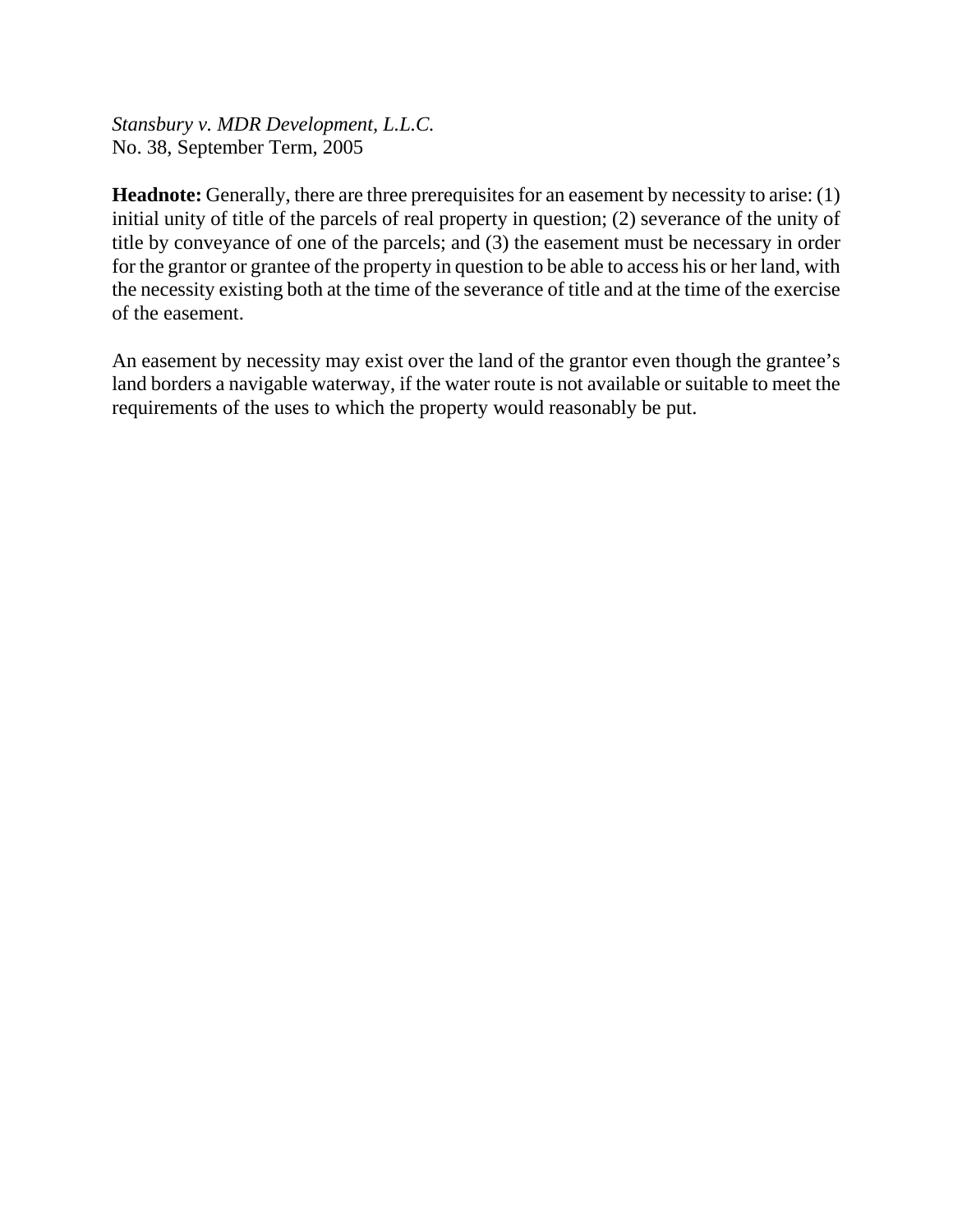Circuit Court for Anne Arundel County Case # C 99-548333

IN THE COURT OF APPEALS OF MARYLAND

No. 38

September Term, 2005

Nancy R. Stansbury

v.

MDR Development, L.L.C.

Bell, C. J. Raker Wilner Cathell Harrell Battaglia Greene,

JJ.

Opinion by Cathell, J.

Filed: January 9, 2006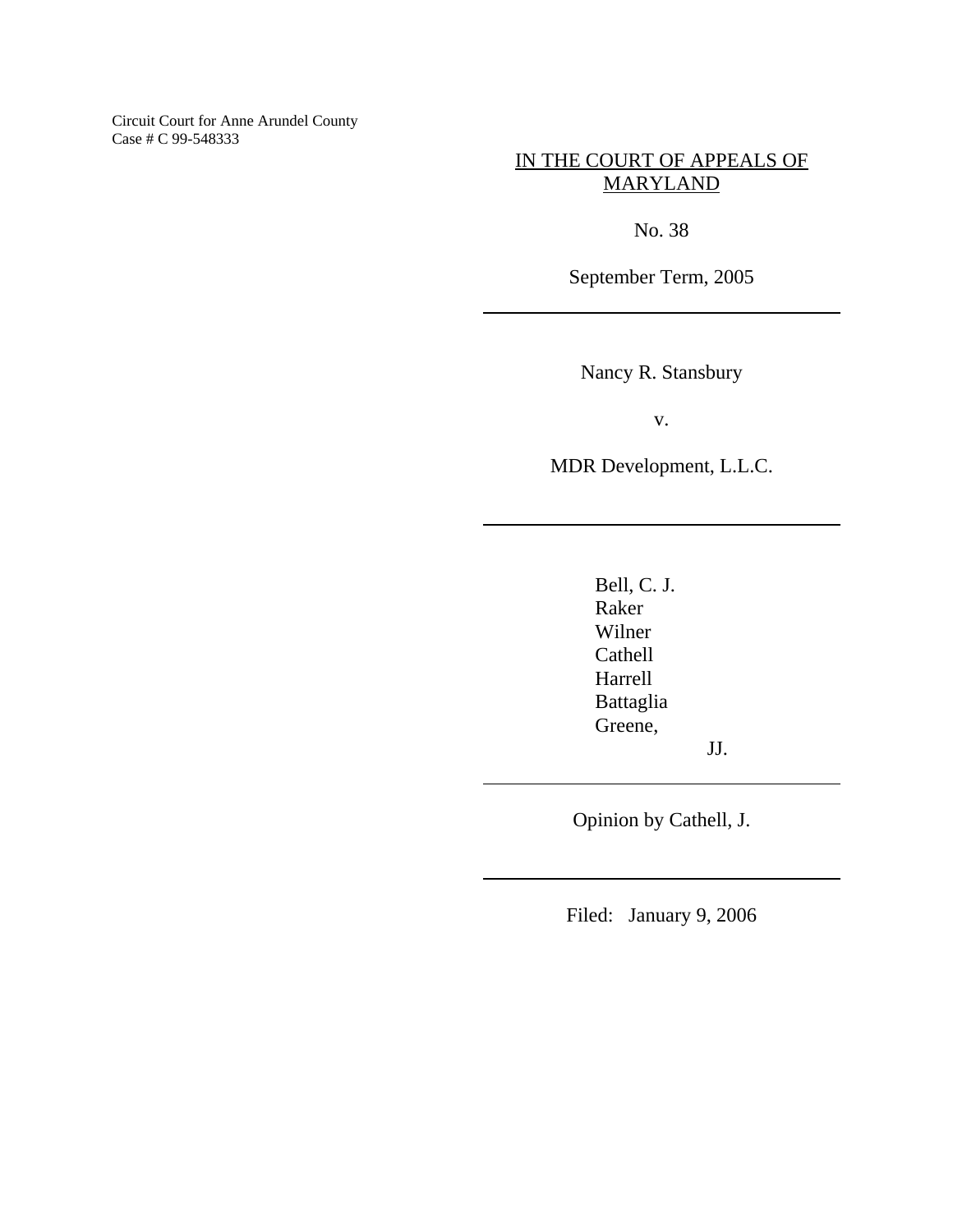This case arises from an action by a property owner to prove the existence of an easement by necessity over another's property. MDR Development, L.L.C. ("MDR"), respondent/cross-petitioner (hereinafter respondent), sought to build a footbridge across a waterway and a submerged portion of the property of Nancy R. Stansbury, petitioner/crossrespondent (hereinafter petitioner). It is argued that the existence of an easement by necessity was, and is, essential in order for respondent, and respondent's predecessors, to reasonably access a portion of respondent's property which is bordered on three sides by navigable water and on one side by petitioner's property. This issue reaches this Court after the Circuit Court for Anne Arundel County found there to be no easement by necessity<sup>1</sup> and the Court of Special Appeals, vacating the Circuit Court's judgment, held to the contrary. On May 17, 2005, Ms. Stansbury filed a petition for a writ of certiorari and MDR filed a

<sup>&</sup>lt;sup>1</sup> The trial court nonetheless declared that respondent had the right to build an access footbridge under a novel theory (stating that it was a case of first impression) best described as some kind of balancing of the equities. It stated in its memorandum opinion that:

<sup>&</sup>quot;In conclusion, the [trial] Court is presented with a situation in which Plaintiff can articulate how the construction of a pedestrian walkway will promote the reasonable use and enjoyment of his property. Defendant, on the other hand, only speculates as to how the proposed footbridge will affect her interests. *Weighing these considerations*, the Court finds that Plaintiff's proposed footbridge will not unlawfully interfere with the Defendant's interest in a portion of the land beneath the waters in the channel." [Emphasis added.] [Footnote omitted.]

In the absence of an easement, implied or express, weighing of "these considerations" is completely irrelevant. If a party does not have a property right via an easement or other recognized right, the fact that an interloper's use may be reasonable or that the property owner cannot express how infringement will affect her interests, has absolutely no place in property law. One of the most important incidents of ownership of private property is the right to exclude others. Without that right it would not be "private" property.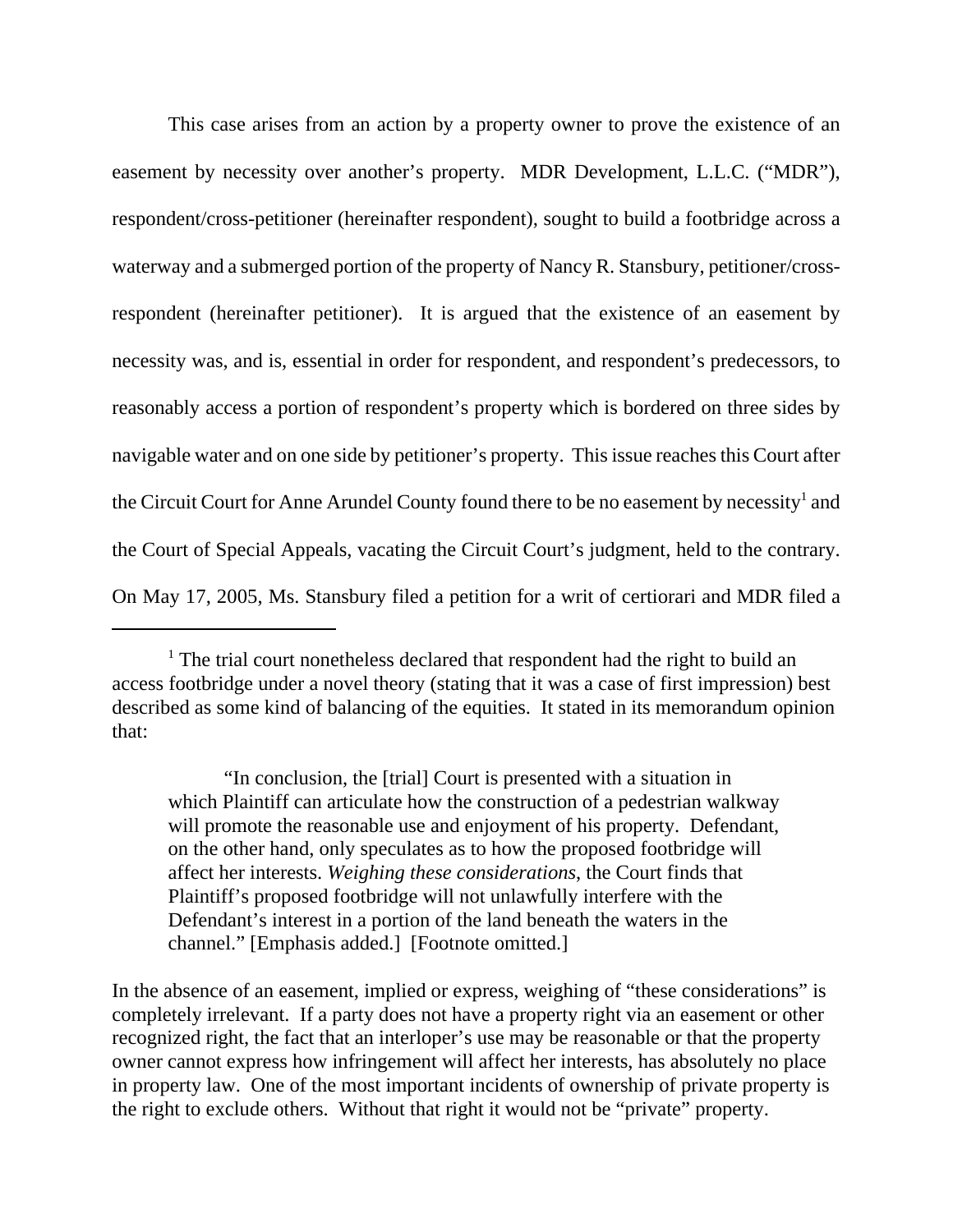conditional cross-petition; we granted certiorari as to both on July 18, 2005. *Stansbury v. MDR Dev., L.L.C.*, 388 Md. 97, 879 A.2d 42 (2005).

Ms. Stansbury's petition for writ of certiorari presents two questions for our review:

"I. Is an easement by necessity properly granted for the purpose of providing access to a portion of respondent's property where the remaining portion is occupied and is accessible by road?

"II. Is an easement by necessity properly granted to a portion of respondent's property where access to that portion is available by navigable water $\gamma$ <sup>2</sup>

Based on the facts of the case at bar, we answer both of Ms. Stansbury's questions in the affirmative, and therefore affirm the decision of the Court of Special Appeals. Under proper circumstances, such as those existing here, an easement by necessity exists to access a portion of a person's property which is inaccessible except through another's property, although there is access via navigable water. Because of our determination it is not necessary to address MDR's conditional cross-petition.

## **I. Facts and Procedural History**

We adopt the facts as stated by Judge Kenney, writing for the Court of Special Appeals in its decision below:

"This case concerns property located in the Pleasant Plains subdivision in Anne Arundel County, Maryland and shown below.

 $2^2$  Ms. Stansbury raises several other issues in her brief which we shall not address as they were not presented in her petition for writ of certiorari.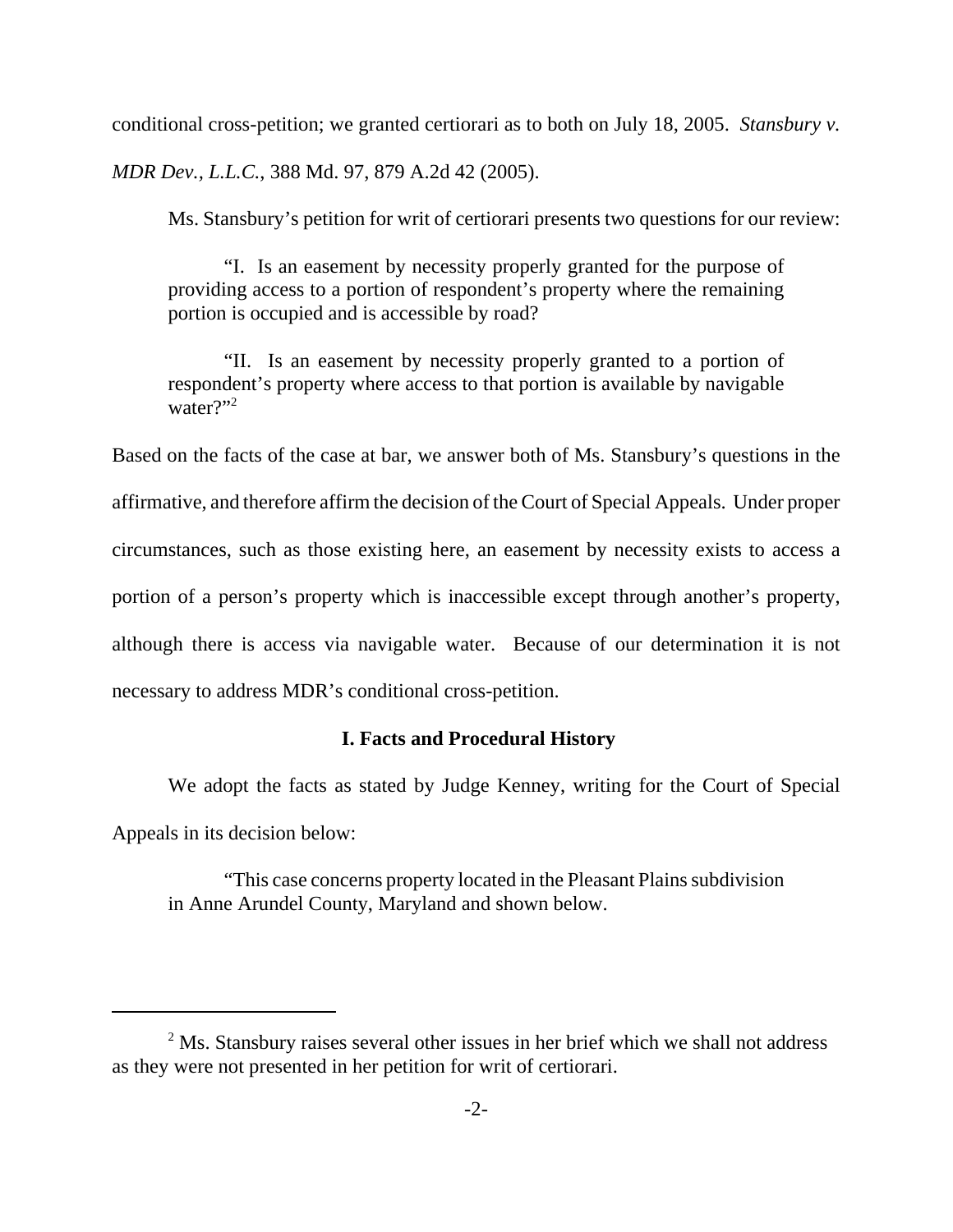

"Our primary focus is on lots 178, 179, 9A, and 10A, which, along with the other lots shown, were platted prior to the creation of the channel.<sup>[3]</sup> As platted, lots 179 and 10A shared a common lot line, as do lots 178 and 9A. The common lot lines are below and approximately midway [through] the channel. The depth of the channel varies with the tide, but it is stipulated to be navigable. The channel provides the eight lots shown above with water access to Pleasant Lake and, through the lake, to the Chesapeake Bay.<sup>[4]</sup>

"On April 2, 1936, James Edward Stansbury, Ms. Stansbury's father, acquired fee simple title to these four lots, subject to a life estate in Mallee B. Moore, Ms. Stansbury's maternal grandmother. At the time, Mr. Stansbury

<sup>&</sup>lt;sup>3</sup> The diagram provided by the parties in the record indicates a straight man-made channel between the properties in question as it is shown above. However, an August, 2002, photograph included in the record shows a meandering, natural appearing, stream. The location of the channel with its straight lines as shown on the diagram, does not appear now to actually exist (if it ever did), on the ground. Ms. Stansbury describes the water course as both a "canal" and "tidal waterway." It is not clear whether the straight "channel" shown on the plat has ever actually existed. The nature of the waterway, i.e., natural or man made, does not appear to be an issue in dispute in this case.

<sup>&</sup>lt;sup>4</sup> "Lots 179 and 10A have direct access to the lake and lots 10A and 9A, along with the other bay front lots, have direct access to the Chesapeake Bay." *Stansbury v. MDR Dev., L.L.C.*, 161 Md. App. 594, 599 n.3, 871 A.2d 612, 615 n.3 (2005).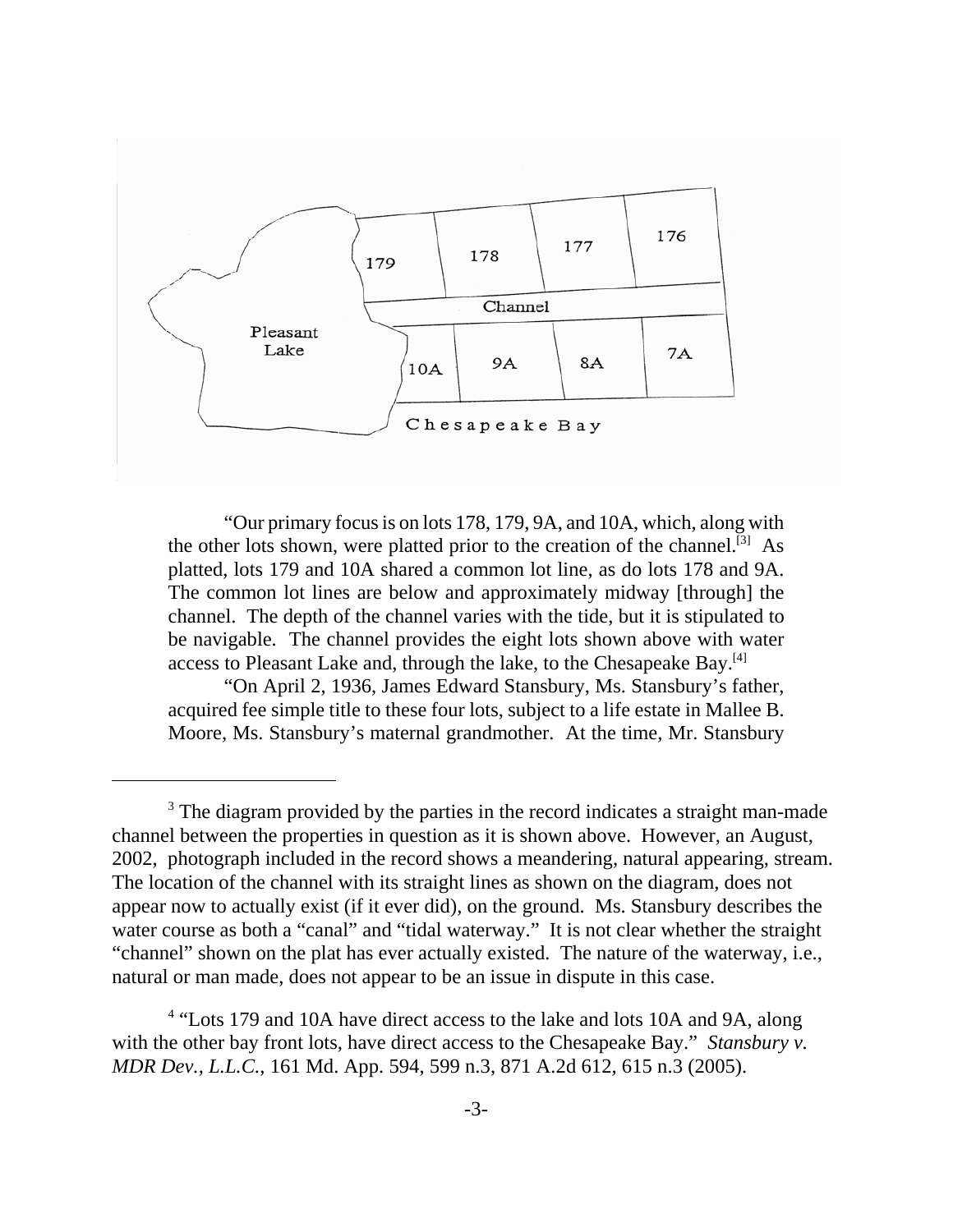lived on Lot 7A, and in the mid 1950s he dredged the channel. After the channel was created, a footbridge, approximately 100 to 150 feet in length, was constructed over the channel in lots 9A and 178. Laura Stansbury, Ms. Stansbury's mother, who resided on Lot 7A, used the footbridge to visit and care for her mother, Mallee B. Moore, who resided on Lot 179. The middle portion of the footbridge could be removed to allow small boats to traverse the channel and seek safe harbor during storms.

"According to Ms. Stansbury, the Stansburys had little reason to utilize the footbridge after Mallee B. Moore's death in 1973, and it fell into a 'state of disuse.' The Stansburys, who lived on Lot 7A, and who had access to Lot 10A across lots 8A and 9A, made little use of Lot 10A as the result of extensive erosion. She described Lot 10A as a 'rubble filled marshland with an old pier that extends into the Chesapeake Bay.'

"James Edward Stansbury died testate on March 25, 1977; Ms. Stansbury, Laura Stansbury, and Ms. Stansbury's brother, James Elijah Stansbury, were the legatees of Mr. Stansbury's property. On December 12, 1984, Laura Stansbury, individually and as personal representative of her husband's estate, entered into an Agreement of Distribution with her children to convey title to lots 178, 179, 9A, and 10A to the children as tenants in common as a part of their inheritance. The children, in turn, would determine how the lots would be divided between them. For whatever reason, Laura Stansbury did not abide by the agreement; she never conveyed the lots to her children.

"On December 30, 1986, Ms. Stansbury, who had resided on Lot 179 since 1983, executed a deed transferring her interest in lots 178 and 10A to her brother, and he executed a deed transferring his interest in lots 179 and 9A to her. Later, because Laura Stansbury had not transferred the lots to the children, Ms. Stansbury filed a complaint to compel her mother to execute the deeds. Michael R. Robyler was appointed as a trustee to complete the transfer, and in March 1987, Ms. Stansbury and her brother were deeded fee simple title to their respective lots, as contemplated by the December 30, 1986, conveyances.

"On February 22, 1988, James Elijah Stansbury mortgaged his two lots, 178 and 10A, to secure a \$200,000 note to Francis C. and Shirley C. Cole. He defaulted on the note, and, in 1995, the property was acquired at a foreclosure sale by David L. and Charlotte Caldwell and James L. and Margaret F. Thrift (hereinafter collectively 'Caldwell').

"When David Caldwell visited the property prior to the foreclosure sale, he observed an uninhabitable house on Lot 178, the pier located on Lot 10A, and the footbridge. He testified that the footbridge was in 'passable' condition at that time, and that Ms. Stansbury had escorted him across the footbridge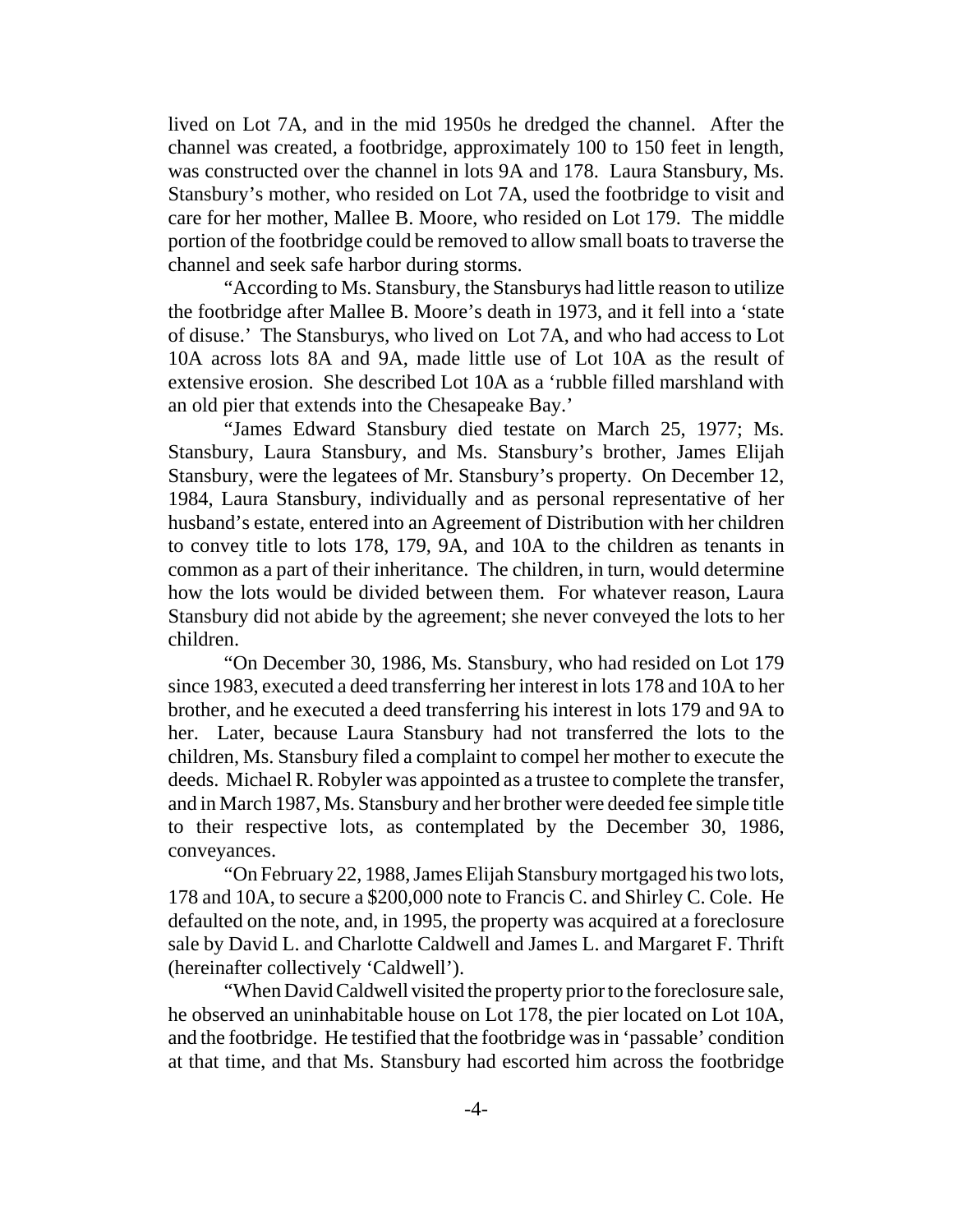during his visit. Later, when he requested her permission to repair the footbridge to facilitate travel to Lot 10A, Ms. Stansbury would not agree. She expressed interest in purchasing lots 178 and 10A from Caldwell, but no agreement was reached. Sometime in 1997, an 'eight to twelve' foot long portion from the center of the footbridge was removed and a 'no trespassing' sign was posted on the portion of the footbridge located on Lot 9A.

"In 1997, Caldwell obtained a variance from Anne Arundel County to construct a residence on Lot 178. On April 20, 1998, Caldwell entered into an agreement with the County to treat lots 178 and 10A as one lot. The agreement, which was recorded among the land records of Anne Arundel County, provided that

> all interior lot lines connecting [lots 178 and 10A] shall no longer be considered lot lines for any purposes, including those set forth in the Anne Arundel County Code; it being the intent of both parties that the aforementioned lot shall be considered now and forevermore as one single lot or parcel of ground and that all other requirements of law now in full force and effect or hereinafter effective shall be applicable as if such property is one parcel of ground.

"On October 13, 1998, in a document entitled Declaration of Easement Conditions and Restrictions, which was recorded in the land records of Anne Arundel County, Caldwell agreed not to construct any structure on Lot 10A, with the exception of a footbridge after obtaining all necessary Federal, State, and local permits for its construction. As proposed, the footbridge would extend across the channel from Lot 178 directly to Lot 10A. The right to construct the footbridge is at the heart of this controversy.

"In 1999, Caldwell initiated a two-count complaint against Ms. Stansbury, asserting entitlement to an easement across a portion of lot 9A in order to gain access to 10A. The complaint sought declaratory relief in addition to monetary damages in the amount of \$100,000. Michael D. Reisinger, sole owner of MDR, had first visited lots 178 and 10A in 1996 or 1997. MDR purchased the lots from Caldwell on October 15, 2001. On October 25, 2001, MDR was substituted as the party plaintiff.

"Trial was held on September 27, 2002, and November 1, 2002. In addition to the evidence summarized above, Ms. Stansbury offered evidence as to how her property, lots 179 and 9A, would be adversely affected by the construction of the footbridge. She also testified that a footbridge would obstruct navigation in the channel and lower the property values of the riparian owners.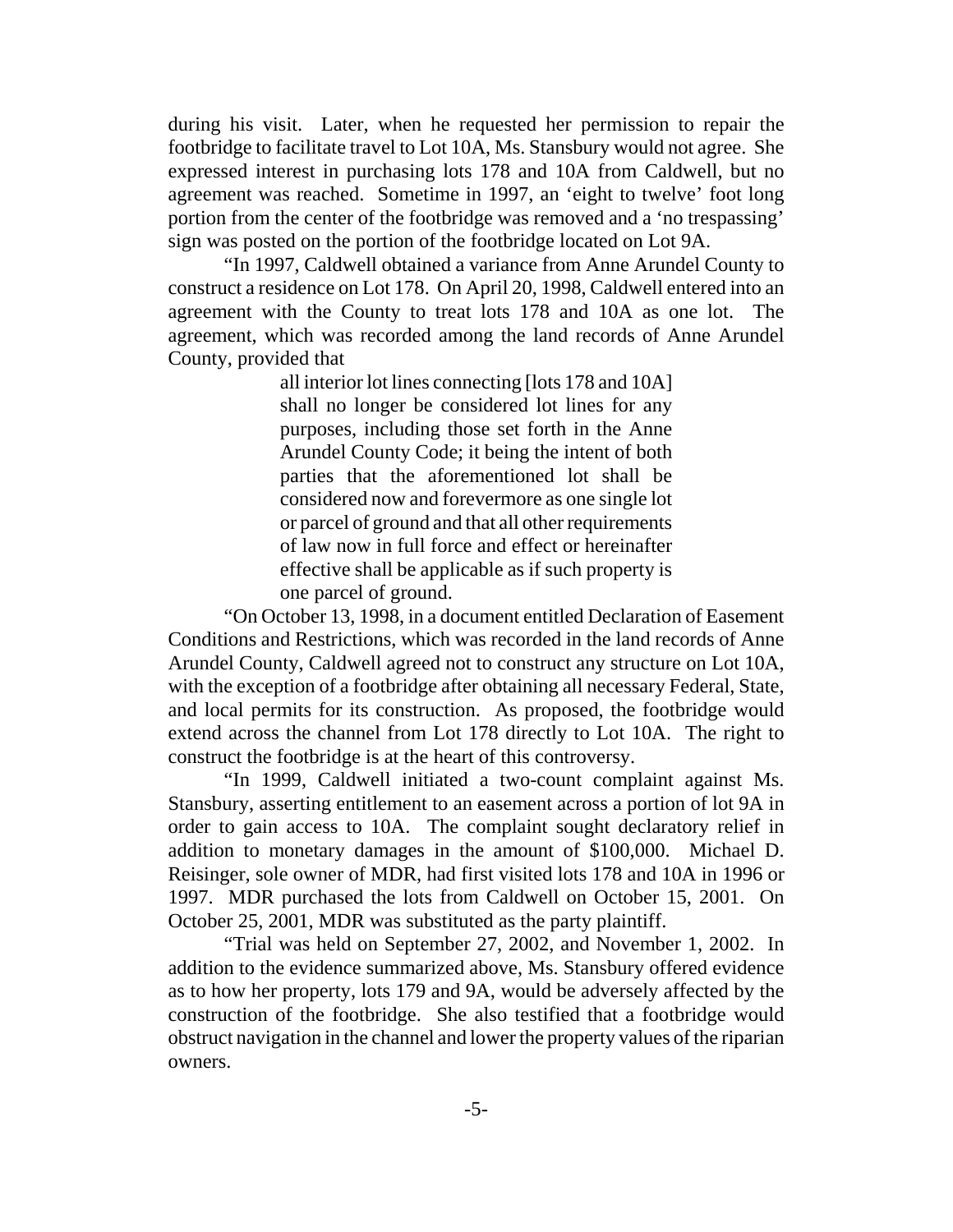"John Dowling, admitted as an expert witness 'in the fields of title searching, real property issues, and surveying,' testified that in 1807 a land patent was issued to the land known as Grammer's Pleasant Plains. According to Dowling, as a result of that land patent, Ms. Stansbury is the 'supreme' title holder of those portions of lots 179 and 9A beneath the channel over which the footbridge would cross.

"On August 19, 2003, in a memorandum opinion and order, the circuit court determined that

> [MDR] is not entitled to the declaration of an easement over [Ms. Stansbury's] property to facilitate pedestrian travel between Lots 178 and 10A. [MDR] is entitled to construct a footbridgesubject to all Federal, State and local regualtions [sic]- between Lots 178 and 10A free from any unsubstantiated claim by [Ms. Stansbury] that said footbridge will interfere with her property rights to a portion of land submerged beneath the water in the channel.

Ms. Stansbury noted [a] timely appeal and MDR cross-appealed."

*Stansbury v. MDR Dev., L.L.C.*, 161 Md. App. 594, 599-603, 871 A.2d 612, 614-17 (2005).

The Court of Special Appeals vacated the Circuit Court for Anne Arundel County's

judgment that: (1) MDR was not entitled to an easement over Ms. Stansbury's property and

(2) MDR was entitled to construct a footbridge pursuant to a balancing of equities. Instead,

the Court of Special Appeals held that "MDR is entitled to a declaration establishing<sup>[5]</sup> an

<sup>&</sup>lt;sup>5</sup> Technically an easement by necessity exists by reason of the facts and circumstances present in a situation. It exists without a court order. It exists by operation of law. When disputes arise as to its existence, however, a court action is the proper way to resolve the disputes. What a court does is to affirm (or not) that an easement by necessity already exists. The court does not "create" or "establish" such an easement. In some circumstances–if an easement by necessity is determined to be in existence–a court may "locate" that pre-existing easement at a particular location. But courts generally do not "create" or "establish" easements; they recognize or affirm (or not) easements.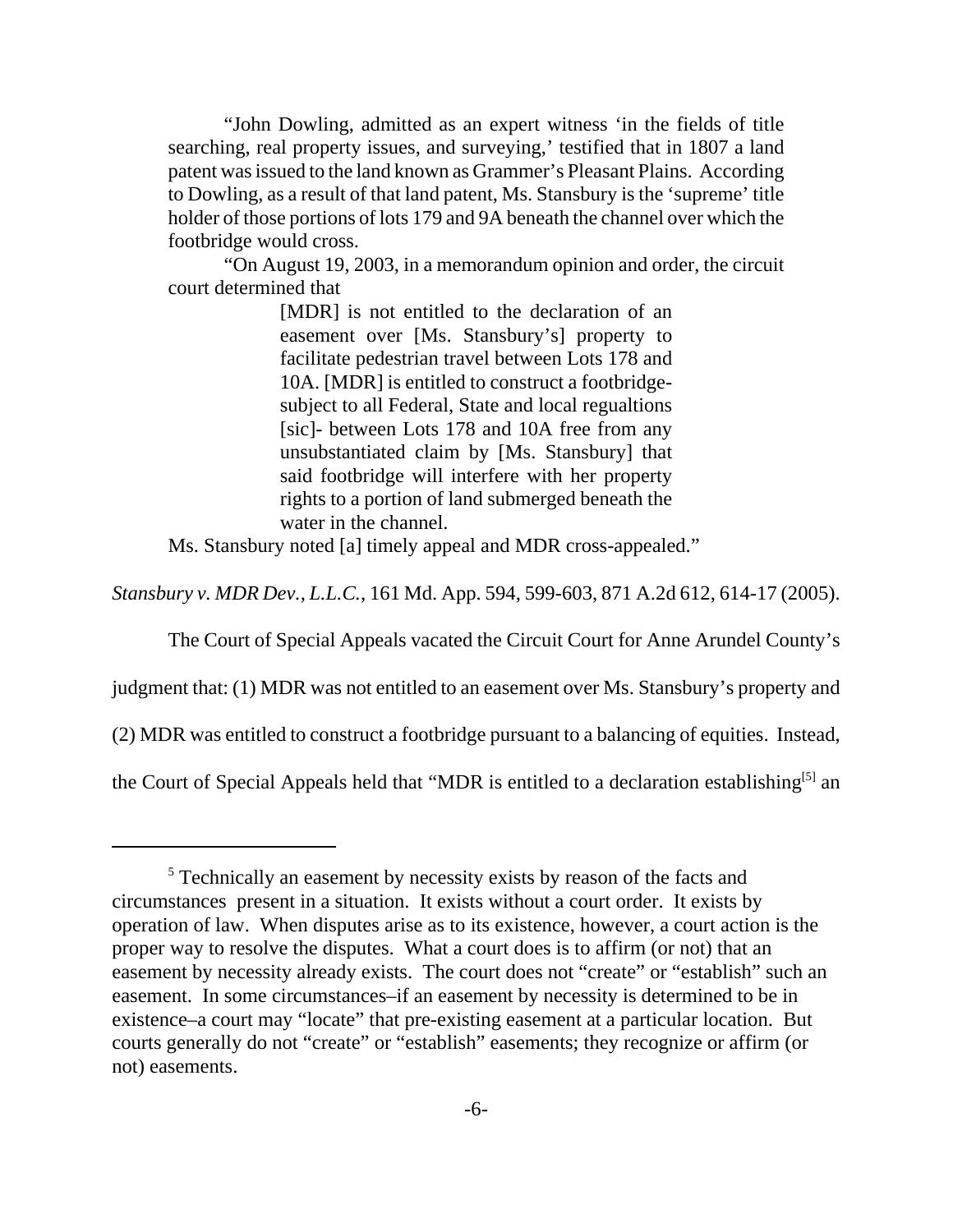easement by necessity, subject to government regulation, for a pedestrian walkway in order to reasonably use and enjoy Lot 10A . . . ." *Stansbury*, 161 Md. App. at 619, 871 A.2d at 627.

## **II. Discussion**

Ms. Stansbury asserts that: (1) an easement by necessity does not exist for the purpose of providing access to an inaccessible portion of MDR's property where the remaining portion of MDR's property, particularly the portion that will contain a residence, is accessible by a public road; and (2) that in addition, an easement by necessity should not be recognized as to that inaccessible portion of MDR's property where there is access to that portion via navigable water. We disagree as to both assertions.

#### **A. Easements by necessity.**

It is first necessary to outline the doctrine of easements by necessity in Maryland before we apply it to the circumstances of the case *sub judice*. An easement is the "nonpossessory interest in the real property of another" and arises through express grant or implication. *Boucher v. Boyer*, 301 Md. 679, 688, 484 A.2d 630, 635 (1984) (citing *Condry v. Laurie*, 184 Md. 317, 320, 41 A.2d 66 (1945)); *Calvert Joint Venture # 140 v. Snider*, 373 Md. 18, 39, 816 A.2d 854, 866 (2003). In *Boucher,* Judge Cole, writing for the Court, enumerated the several different ways in which easements by implication may be created: ". . . such as by prescription, **necessity**, the filing of plats, estoppel, and implied grant or reservation where a quasi-easement has existed while the two tracts are one." 301 Md. at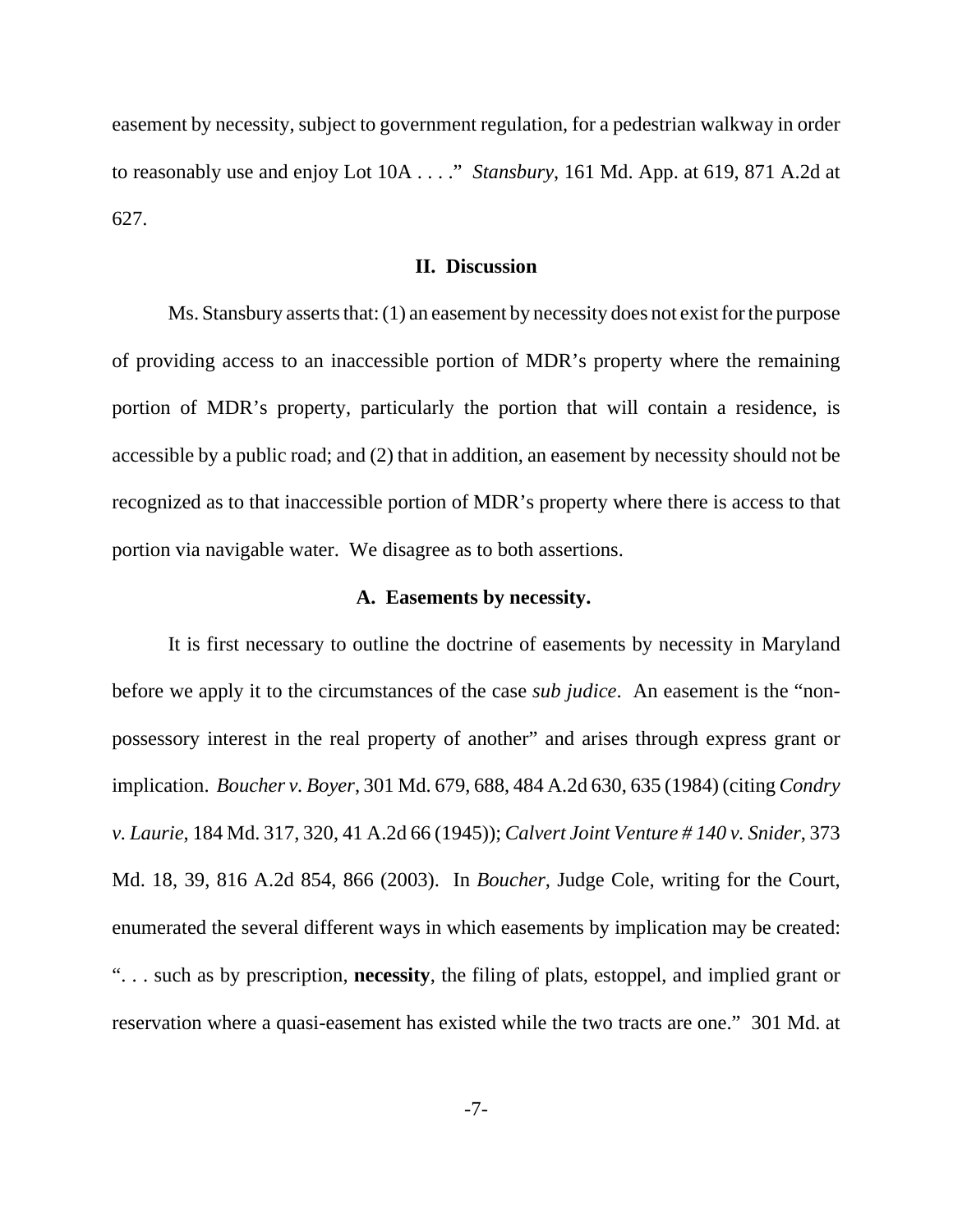688, 484 A.2d at 635 (citations omitted) (emphasis added). Our focus is on easements by necessity.<sup>6</sup> Easements by necessity, also called ways of necessity, are a "special class of implied grants and have been recognized in this State for a good many years." *Hancock v. Henderson*, 236 Md. 98, 102, 202 A.2d 599, 601 (1964); *Shpak v. Oletsky*, 280 Md. 355, 360, 373 A.2d 1234, 1238 (1977). As we stated in *Calvert Joint Venture # 140*, "[i]mplied easements by necessity arise from a presumption that the parties intended that the party needing the easement should have access over the land." 373 Md. at 39-40, 816 A.2d at 866 (citing *Greenwalt v. McCardell*, 178 Md. 132, 136, 12 A.2d 522, 524 (1940)).

Quoting *Mullins v. Ray*, 232 Md. 596, 599, 194 A.2d 806, 807-08 (1963), the *Hancock* Court stated that easements by necessity typically arise: "'Where a grantor conveys a tract of land which has no outlet to a public highway except over his remaining land or over that of a stranger, a way of necessity over the grantor's remaining property will be implied. *Condry v. Laurie*, 184 Md. 317, 321, 41 A.2d 66[, 68 (1945)].'" *Hancock*, 236 Md. at 102, 202 A.2d at 601; *see also Greenwalt*, 178 Md. at 138, 12 A.2d at 525 ("At common law implied easements of necessity are recognized on the theory that when an owner of land grants a part of it surrounded by his own, he impliedly grants thereby a way to reach it, so that the land will not be rendered unfit for occupancy."); *Zimmerman v. Cockey*, 118 Md. 491, 84 A. 743, 745 (1912); *Jay v. Michael*, 92 Md. 198, 48 A. 61, 63

<sup>&</sup>lt;sup>6</sup> For an in-depth discussion of Maryland case history involving the implied easement doctrine see *Calvert Joint Venture # 140*, 373 Md at 39-47, 816 A.2d at 866- 870.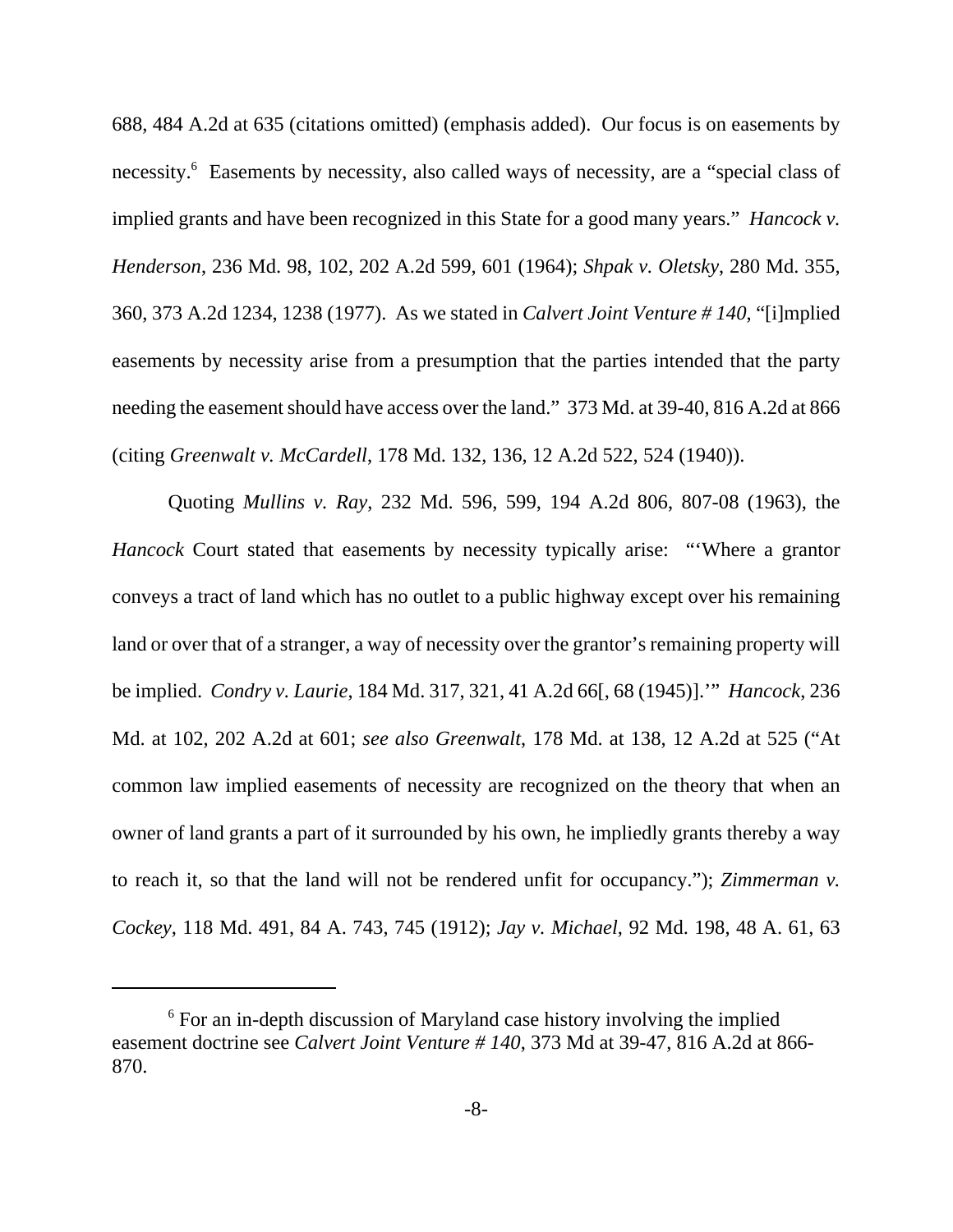(1900); *Mitchell v. Seipel*, 53 Md. 251, 267 (1880) ("[W]here the owner of a close surrounded by his land grants the close to another without any express reservation of a way, if there is no other means of getting to the close, the law will imply a way over the grantor's land as incident to the grant."); *Oliver v. Hook*, 47 Md. 301, 309 (1877) ("[W]here one party deeds to another a parcel of land surrounded by other lands, and there is no access to the land thus conveyed, except over the lands of the grantor, the latter gives the grantee a right of way by implication, over his land to that conveyed by him."); *McTavish v. Carroll*, 7 Md. 352, 359 (1855) ("Where a man owns two closes, A and B, with a road from A over B, to the highway, and sells close B, without reserving, in the deed, any right of way, if he has no other road, he may use the one over B as a way of necessity.").

In *Condry,* the Court expounded upon the doctrine of easements by necessity, stating that "[t]he doctrine is based upon public policy, which is favorable to full utilization of land and the presumption that parties do not intend to render land unfit for occupancy." 184 Md. at 321, 41 A.2d at 68. We do not, however, affirm the existence of these easements lightly, as "[i]t is recognized, however, that grants of easements by implication are looked upon with jealousy and are construed with strictness by the courts." *Id*. It must also be recognized that "[a] way of necessity ceases to exist when the necessity for it ceases." *Id*. Finally, "[m]ere inconvenience will not be sufficient to justify the finding of a way of necessity. It is only in [the] case of strictest necessity, where it would not be reasonable to suppose that the parties intended the contrary, that the principle of implied easement can be invoked." *Id*. at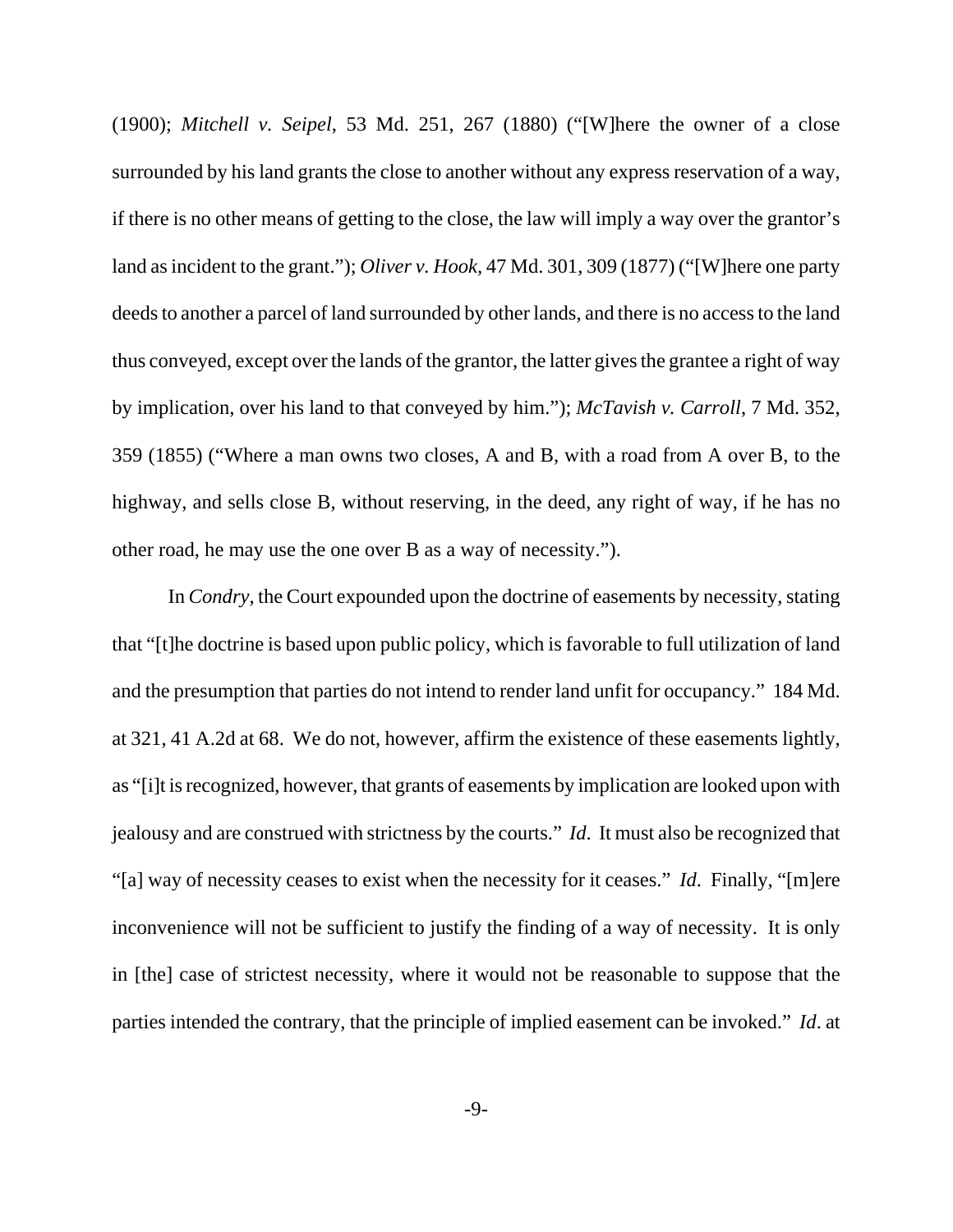322, 41 A.2d at 68 (citing *Zimmerman*, 118 Md. at 496, 84 A. at 745; *Burns v. Gallagher*, 62 Md. 462, 472 (1884)). Nonetheless, "Maryland has accepted the general rule that where there is a grant of land without any express reservation of an easement, a reservation is implied if the easement is reasonably necessary for the fair enjoyment of the property." *Greenwalt*, 178 Md. at 138, 12 A.2d at 525 (citing *Duvall v. Ridout*, 124 Md. 193, 92 A. 209 (1914); *Mitchell*, 53 Md. at 272).7

It is also relevant that easements by necessity must be created at the time of the initial

grant of the property. As we stated in *Hancock*:

"If the way of necessity was not implied at the time of the grant . . . , it cannot be established by a subsequent necessity. *Feldstein v. Segall*, 198 Md. 285, 294, 81 A.2d 610 [(1951)]; 28 C.J.S. Easements § 35 b. In other words, the necessity must be determined from the conditions as they existed at the time of the conveyance. . . . Hence a remote grantee of land not being used at the time of severance may nevertheless, when the use becomes necessary to the enjoyment of his property, claim the easement under his remote deed. . . . This rule is consonant with the generally held view that non-use alone is not sufficient to extinguish a way by necessity. *Knotts v Summit Park Co.*, 146 Md. 234, 126 [A.] 280 [(1924)]."

*Hancock*, 236 Md. at 104-05, 202 A.2d at 603 (some citations omitted). 3 Herbert T.

Tiffany, The Law of Real Property, § 793 (3rd ed. 1939, 2004 Supp.) concurs and adds

additional commentary:

 $7$  There is a distinction between implied reservations of ways of necessity and implied grants of ways of necessity. *See Calvert Joint Venture # 140*, 373 Md at 39-47, 816 A.2d at 866-870, *supra* and cases therein cited. Because of the nature of the relevant conveyances in this case–the exchange of deeds between Ms. Stansbury and her brother– the differences are not relevant, in that both exist under the present circumstances. The brother both impliedly reserved a way and was impliedly granted a way by Ms. Stansbury.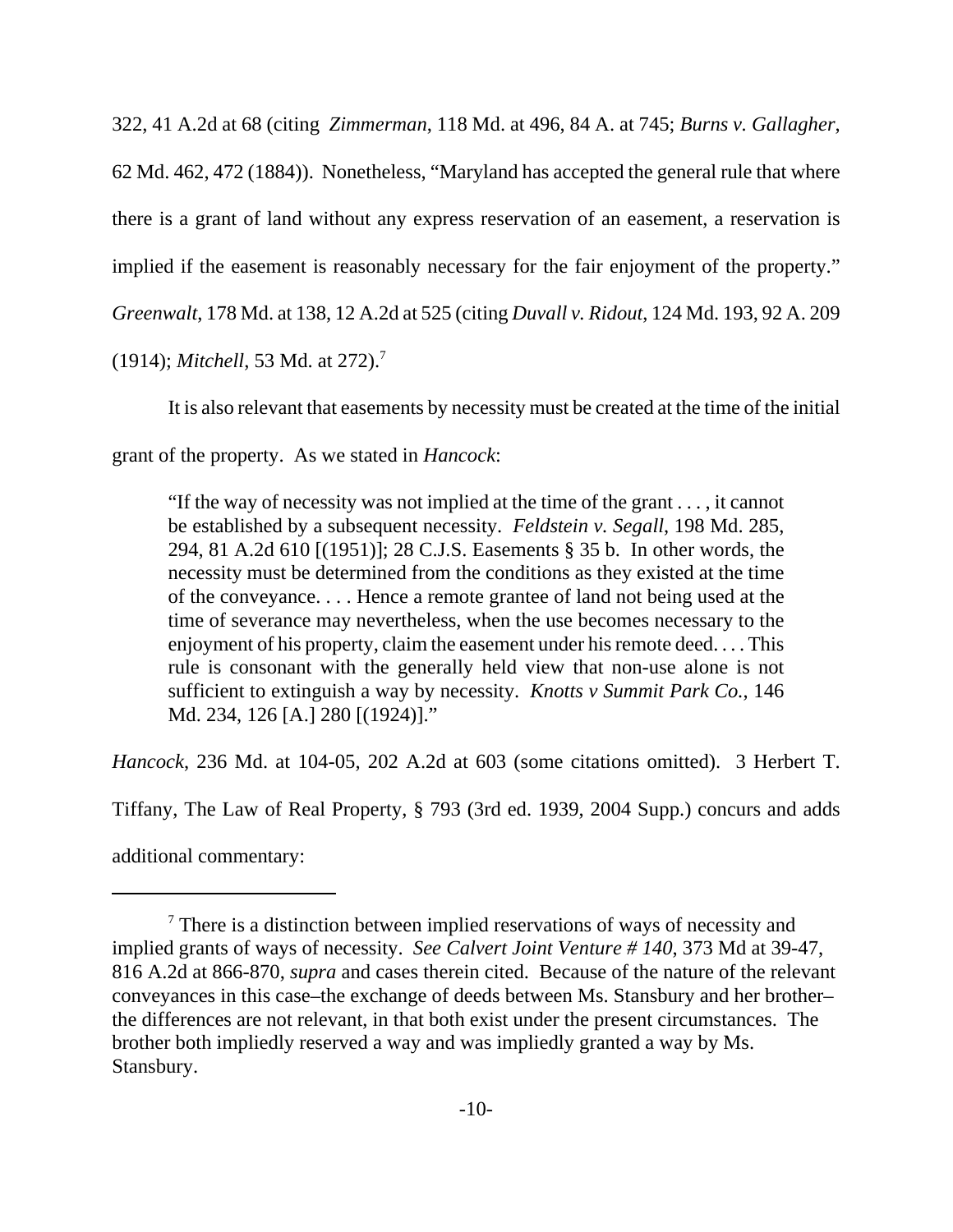"The intent to create the easement is thus deemed to be shown by the type of transaction involved, and no other evidence is necessary to establish the intent of the parties to create a way of necessity. *An easement by necessity also may be created where there are simultaneous conveyances by a common grantor, and one of the conveyed lots is landlocked and inaccessible, in which case an easement over the other simultaneously conveyed lot to benefit the inaccessible lot may be implied*." (Emphasis added.) (Footnotes omitted.)

The prerequisites to the creation of an easement by necessity can be summed up in three parts: (1) initial unity of title of the parcels of real property in question; (2) severance of the unity of title by conveyance of one of the parcels; and (3) the easement must be necessary in order for the grantor or grantee of the property in question to be able to access his or her land, with the necessity existing both at the time of the severance of title and at the time of the exercise of the easement. *See also* 28A C.J.S. *Easements* § 93 (2005).

# **B. Easement by necessity to reach an unaccessible portion of one's property, where the remaining portion is accessible by public road.**

Ms. Stansbury argues that the Court of Special Appeals erred in recognizing the existence of an easement by necessity to MDR over Lot 9A in order for access to a portion of its property, Lot 10A, which is surrounded on three sides by navigable water and on one side by Ms. Stansbury's property. Ms. Stansbury asserts that because a portion of MDR's property, Lot 178, where the residence will be located, has access to a public road, there is no need for MDR to have an easement by necessity. Ms. Stansbury's argument rests on her assertion that MDR's predecessor in interest to lots 178 and 10A, Caldwell, consolidated the lots into one lot, which now, as a single entity, has access to a public road. It is contended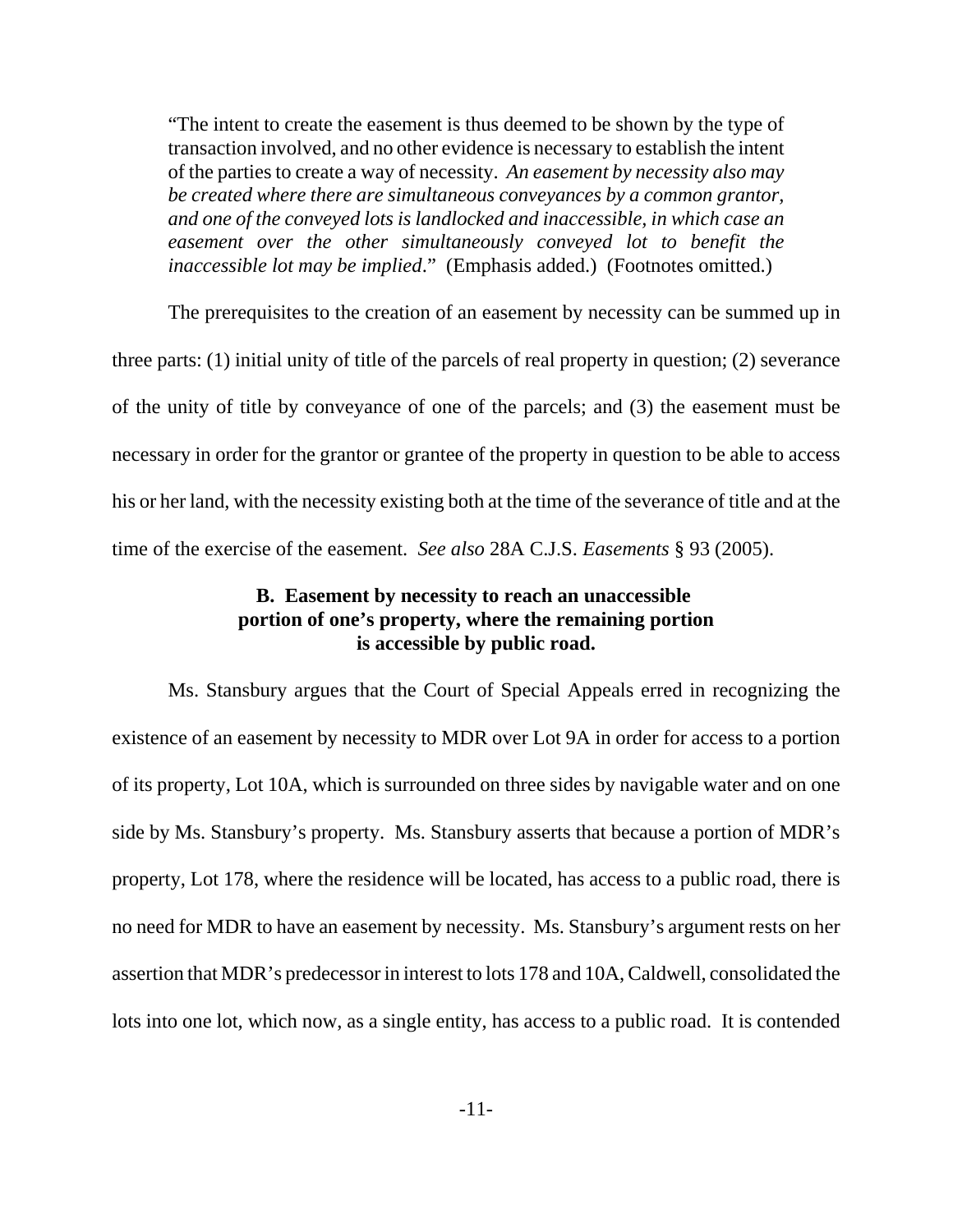that the consolidation of the lots into a single lot ended whatever necessity existed. We do not need to consider whether the Agreement entered into by Caldwell actually "consolidated" lots 178 and 10A as it is not determinative as to whether an easement by necessity exists in this situation. The parcel of land identified as lot 10A, consolidated or not, remains inaccessible except over Ms. Stansbury's property, lots 179 and 9A. Thus, without a way of necessity the public policy of full utilization of land is frustrated. Additionally, we do not presume that the parcel of land identified as Lot 10A was at the time of the transfer in ownership between Ms. Stansbury and her brother granted with the intent that it be "unfit for occupancy," which would be the result for that area identified as Lot 10A, should we decline to recognize that an easement by necessity exists over lot 179 or 9A, or both. *Condry*, 184 Md. at 321, 41 A.2d at 68.

The unity of title in the affected parcels existed until 1986, when Ms. Stansbury executed a deed transferring her interests in lots 178 and 10A to her brother, and he in turn executed a deed transferring his interests in lots 179 and 9A to her. It was at this time, when the lots were first titled separately, that unity of title to all the lots was severed and an easement by necessity to Lot 10A arose. While Lot 178 had access to a public highway, Lot 10A was conveyed as a property inaccessible except through Ms. Stansbury's Lot 9A (and perhaps Lot 179 as well). It is reasonable to presume that Ms. Stansbury and her brother intended that he would have access to Lot 10A, otherwise it would be unfit for occupancy. This was the time of the initial severance of the unity of title of the then four lots, and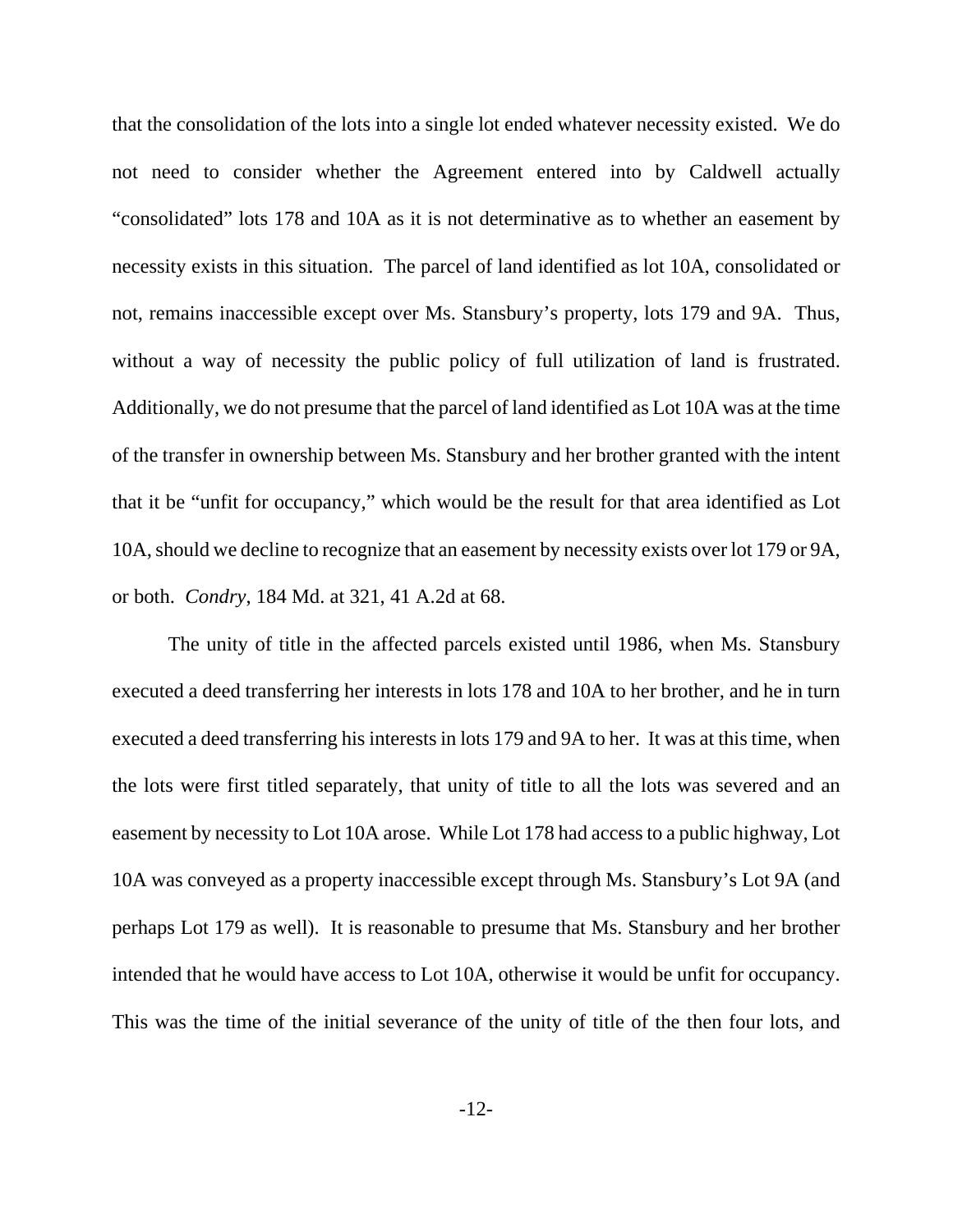therefore, an easement by necessity was clearly implied at that time. *See Hancock*, 236 Md. at 102, 202 A.2d at 601; *Greenwalt*, 178 Md. at 136-38, 12 A.2d at 522-25; *Zimmerman*, 118 Md. 491, 84 A. 743, 745; *Jay*, 92 Md. 198, 48 A. 61, 63; *Mitchell*, 53 Md. 251; *Oliver*, 47 Md. 301; *McTavish*, 7 Md. 352. In addition, it was reasonably necessary for the "fair enjoyment of the property" that an easement by necessity be implied over Lot 9A (or Lot 179 or both under the circumstances here present) in order for the owner of Lot 10A to have access to the property. *See Greenwalt*, 178 Md. at 138, 12 A.2d at 525.

It is evident that the way of necessity was "implied at the time of the grant." *Hancock*, 236 Md. at 104-05, 202 A.2d at 603. The conditions at the time of the transfer of interests between Ms. Stansbury and her brother indicated the existence of an implied easement over Lot 9A for access to Lot 10A. Thus, even though Ms. Stansbury's brother may not have used an easement during his possession,<sup>8</sup> nor may have Caldwell,<sup>9</sup> the *Hancock* Court has made clear that "non-use alone is not sufficient to extinguish a way by necessity." *Id*. 236 Md. at 105, 202 A.2d at 603 (citing *Knotts v. Summit Park Co.*, 146 Md. 234, 126 A. 280 (1924)). Easements by necessity normally cease to exist when the necessity for the easement ceases. *Hancock*, 236 Md. at 105, 202 A.2d at 603. In the case *sub judice* it is evident that the necessity for the easement still exists.

<sup>&</sup>lt;sup>8</sup> It is not clear whether Ms. Stansbury's brother made use of the then-existing footbridge between Lot 9A and Lot 178 to access Lot 10A at that time. However, the footbridge did exist and was traversable at the time.

<sup>&</sup>lt;sup>9</sup> The record indicates that Caldwell walked across the then-existing footbridge with Ms. Stansbury when he first purchased lots 178 and 10A.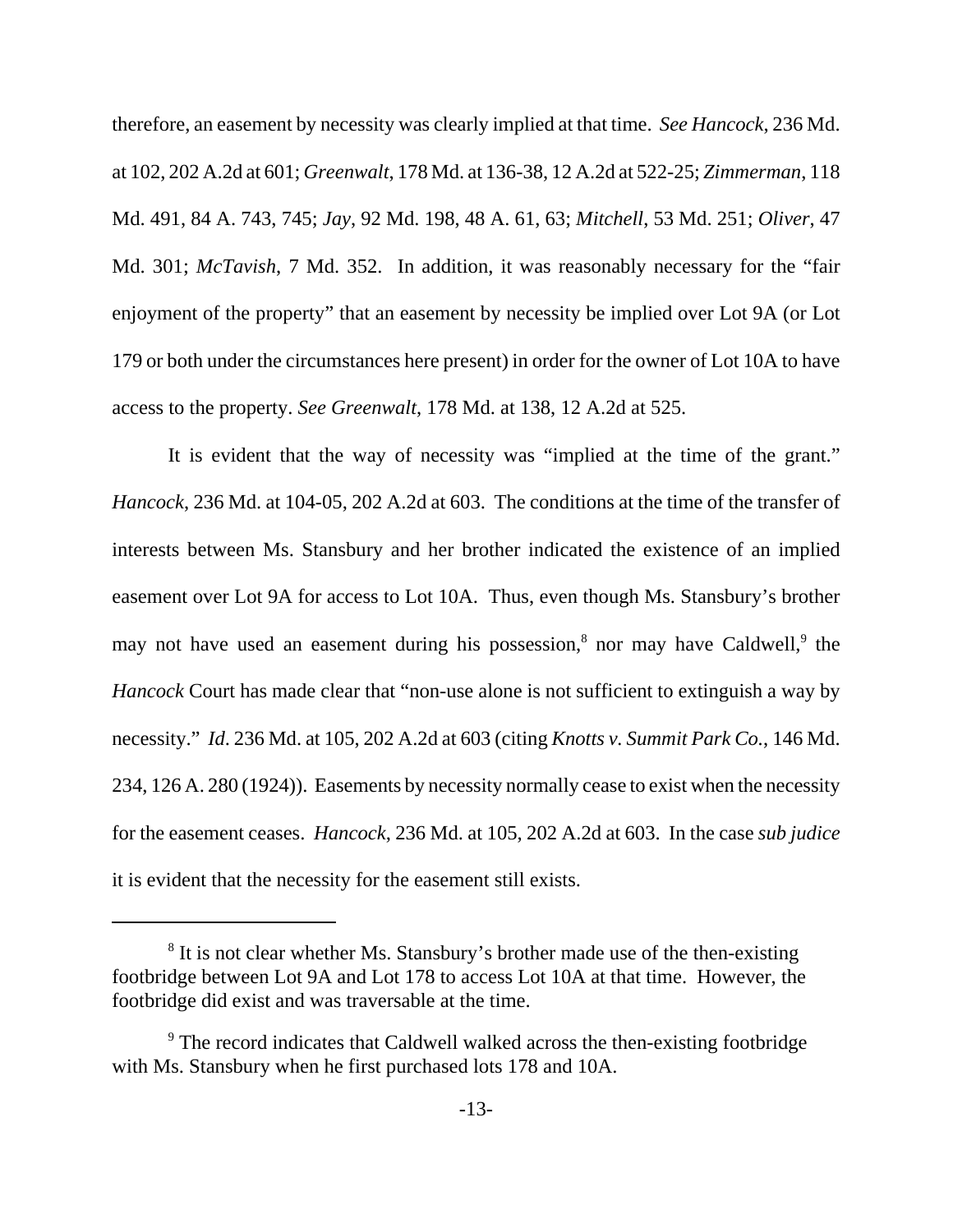It is clear that the situation of two *separate* lots, Lot 178 and Lot 10A, requires that an easement by necessity exist over lots 179 or 9A, or both, in order to facilitate access to Lot 10A. Ms. Stansbury contends, however, that the consolidation of the lots into a single lot results in one lot which has access to a public road, and therefore there is no necessity for an easement. We find this distinction to be inapplicable because the necessity still exists whether the property is considered one lot or two.

Assuming, *arguendo,* that the "consolidation" resulting from the Agreement does create one piece of property for all purposes, the problem still remains that there is no access to the area identified on the plat as Lot 10A without crossing either lots 179 or 9A, or both. All four lots, i.e., all of the parcels of land (lots 178, 179, 9A and 10A), meet at a single geometric point. Lot 178 is catty-cornered to Lot 10A. It is impossible for a person to cross from Lot 178, over that geometric point, to the parcel known as Lot 10A without intruding upon lot 179 or 9A, or both. This fact has existed since the unity of title was severed by the exchange of deeds between Ms. Stansbury and her brother. Under these circumstances, it is necessary to cross over Ms. Stansbury's property, lot 179 or 9A, or both, in order for MDR to access that parcel of land known as Lot 10A, and therefore, an easement of necessity exists by implication arising at the time of the exchange of deeds between Ms. Stansbury and her brother.

Ms. Stansbury also argues that there is a conservation easement on Lot 10A which precludes any use of the property for which an easement by necessity would be required.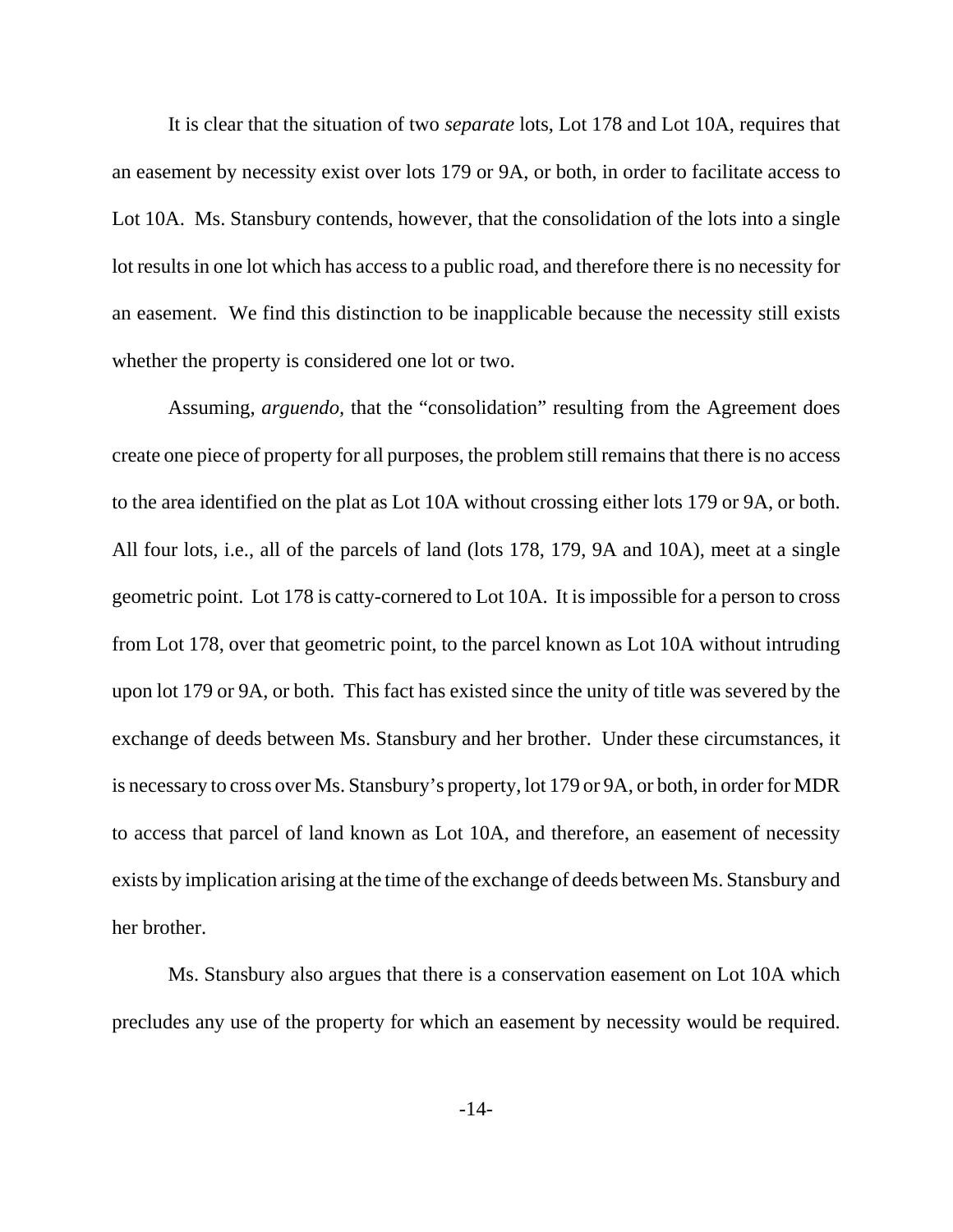In October, 1998, Caldwell recorded a Declaration of Easement Conditions and Restrictions, in which he agreed, in exchange for the creation of a Conservation Easement over portions of lots 178 and 10A, to not construct any structure upon the Conservation Property with the exception of a footbridge for access to Lot 10A. Lot 10A consists primarily of water and wetlands, with a small portion of serviceable land from which a pier extends into the Chesapeake Bay. All of that serviceable land, water and wetlands has been designated Conservation Property. Ms. Stansbury contends that the ordinary purposes for which a lot can be used is a consideration that must be taken into account by the court when deciding whether there is an implied easement by necessity. *See* Tiffany, *supra*, at § 793. It is her assertion that, because the parcel known as Lot 10A cannot have any non-water related structures built on it due to the Conservation Easement, there is no ordinary use for the property which necessitates an easement to access the property.

The Declaration of Easement Conditions and Restrictions entered into between Caldwell and Anne Arundel County specifically states that "[*t*]*he construction of a pier* [footbridge] *for access to Lot 10A is allowable*, with the appropriate federal, state and county permits." [Emphasis added]. The fact that MDR cannot at present build any structures other than a footbridge on Lot 10A does not negate the necessity of an easement for access to the property. Agreements, even agreements as to easements, are subject to modification or even termination if the parties so agree. The limitations on the use of the land, if any, that now exist may not remain. Moreover, even if the limitations remain, ordinary use and enjoyment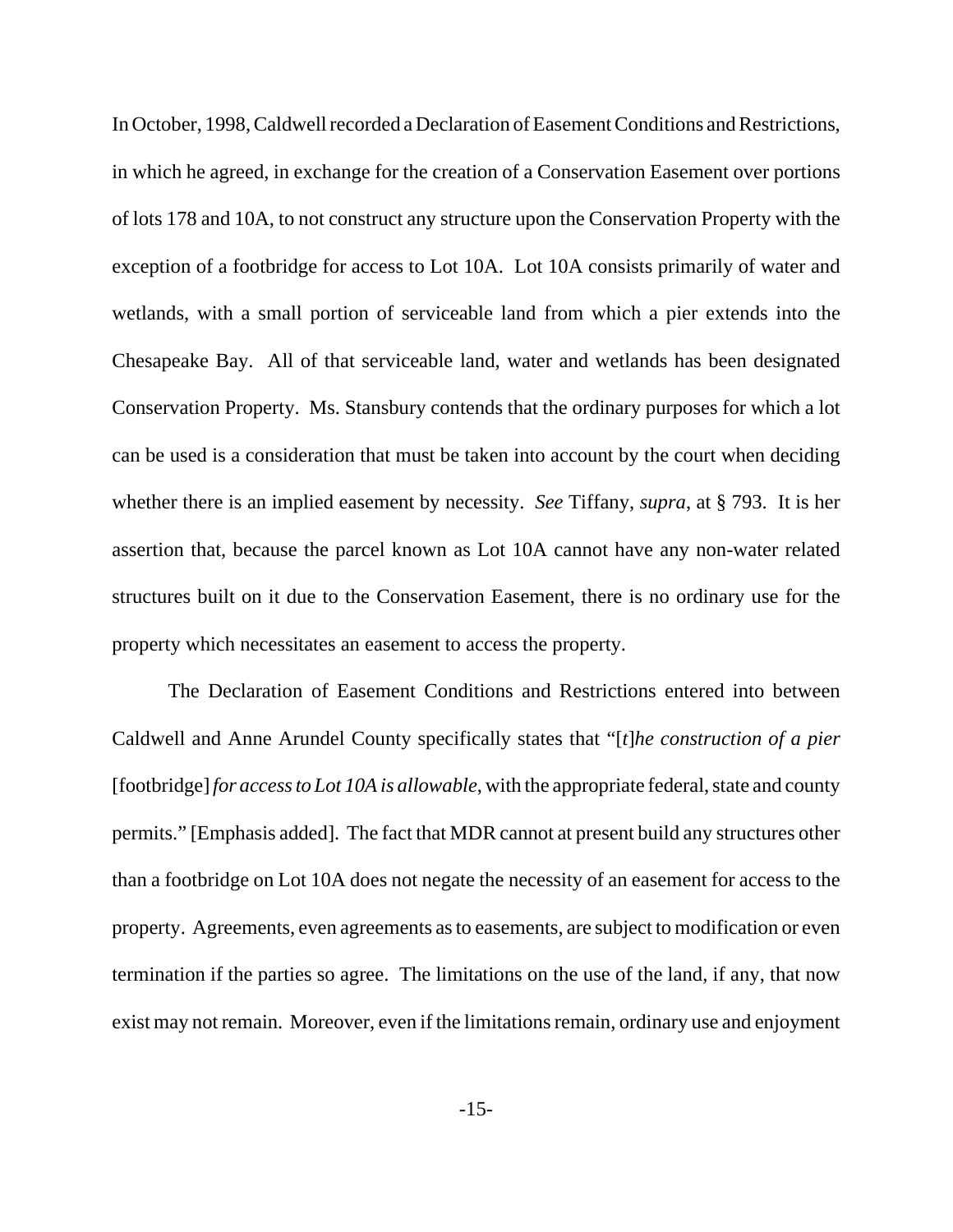of the property can be as simple as walking amongst the wetlands, along the waterfront of the Chesapeake, and would certainly encompass the exercise of riparian rights, including access to, maintenance (perhaps replacement) and use of the pier extending into the bay. Subject to obtaining the appropriate federal, state and county permits, MDR may build the footbridge from Lot 178 over lots 179 or 9A, or both, to access Lot 10A.

### **Other jurisdictions.**

Ms. Stansbury, in her brief, examines numerous out-of-state cases, in which she asserts that the courts "applied a strict necessity standard applicable for a[n] easement by necessity and have rejected the creation of an easement by necessity to a portion of a property where any part of the property abuts or has direct access to a public road." All of these cases, however, are distinguishable, based on their particular facts, from the case *sub judice*.

 In *Gowen v. Crawford*, 599 So. 2d 619, 620-21 (Ala. 1992), the Supreme Court of Alabama found there to be no easement by necessity across a neighbor's property when a creek extending across the defendants' property made "access from the defendants' house to the adjacent public road [] 'extremely difficult.'" The *Gowen* court stated that "the trial court could not grant [recognize] an easement by necessity, because there is no proof in the record of unity of ownership of the two parcels"<sup>10</sup> and "[f]urthermore . . . the defendant's

<sup>&</sup>lt;sup>10</sup> "[I]t has been stated that '[o]riginal unity of ownership of the dominant and servient tenements is always required for an easement of necessity.'" *Gowen v. Crawford*, 599 So. 2d 619, 621 (Ala. 1992) (quoting *Bull v. Salsman*, 435 So. 2d 27 (continued...)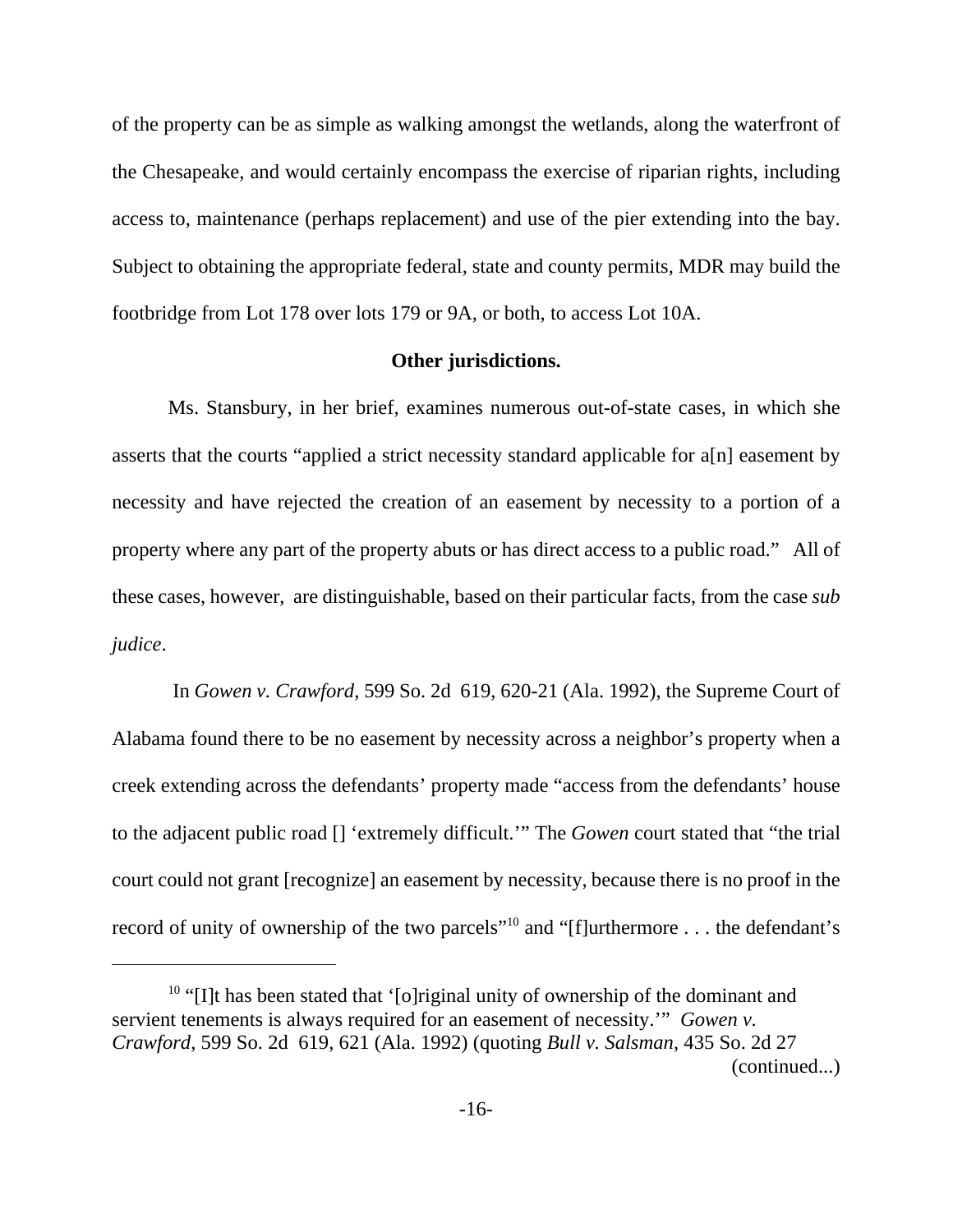property is adjacent, on the south side, to a public road." *Id.* at 622. In the case *sub judice* it is not just "difficult" for MDR to access Lot 10A, it is impossible to do so without crossing Ms. Stansbury's property. In addition, the record indicates that there was unity of ownership of all of the parcels in question prior to the severance of title that created the easement by necessity.

In a number of the other foreign cases cited by Ms. Stansbury, it was possible for the property owner seeking an easement by necessity to reasonably physically access the portion of their property for which they seek the easement without crossing another's property. *See Miskoff v. Cross Fox Condominium Association, Inc.*, 460 So. 2d 987, 988 (Fla. Dist. Ct. App. 1984) ("Appellee occupies an L-shaped parcel which has, without the easement, direct access to and from two streets and an alley. An easement of necessity will not be found in favor of property that has a way of ingress and egress apart from the easement."); *McConnell v. Satterfield*, 576 N.E.2d 1300, 1302 (Ind. Ct. App. 1991) ("The [appellants] admit that they are not landlocked and that they have means of access to their lot from the southern side which fronts on a public highway."); *Gosney v. Glenn*, 163 S.W.3d 894, 901 (Ky. Ct. App. 2005) ("By [appellant's] own testimony, there is another access way to his property."); *Marrs v. Ratliff*, 278 Ky. 164, 174, 128 S.W.2d 604, 609 (1939) ("[T]he facts of the instant case do not bring [appellees'] claim within the rule as to the presumption of an implied grant of a passway upon the ground of necessity of claimant

 $10$ (...continued)

<sup>(</sup>Ala. 1983) (quoting *Helms v. Tullis*, 398 So. 2d 253, 255 (Ala. 1981))).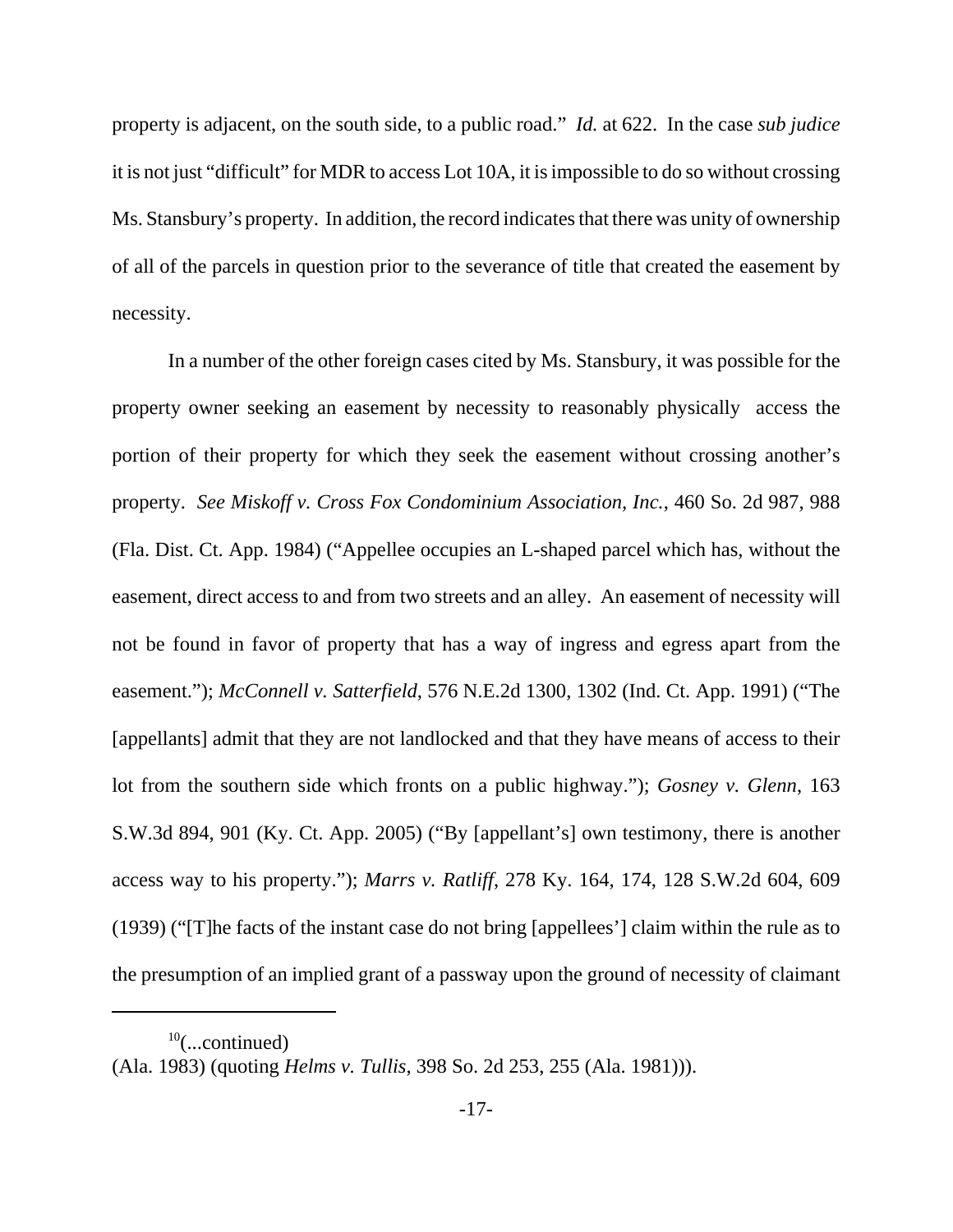therefor, as it is shown there was a roadway always available to these upper land owners, along the branch, by using the public branch road."); *Canei v. Culley*, 179 W. Va. 797, 798, 374 S.E.2d 523, 524 (1988) (per curiam) ("[A]nother means of access to the property exists, and the fact that such means is less convenient or more expensive to develop is immaterial.").

In *Burling v. Leiter*, 272 Mich. 448, 457-59, 262 N.W. 388, 391 (1935) the court found that "a way of necessity could not exist because the entire front of the lot conveyed was upon . . . a public highway, so there was no necessity for a way over the plaintiff's land to reach the public highway." The *Burling* court also cited to *Kripp v. Curtis*, 11 P. 879, 880 (Cal. 1886) which stated, "it is only where there is no way through his own land that a grantee can claim a right over that of his grantor" and *McDonald v. Lindall*, 3 Rawle 492, 495 (Pa. 1827) which stated that, "[i]t is only where there is no way through his own land, that the right of way over the land of another can exist."

The court in *Phillippi v. Knotter*, 748 A.2d 757, 761, 2000 PA Super. 71 (2000) found the fact that only one parcel of property was conveyed to be the principal factor in determining whether there was an easement by necessity. From the time of that conveyance, and consequent original severance, there was access from a portion of the property to a public highway. *Id*. Whereas, in the case *sub judice*, lots 178 and 10A were conveyed as two separate parcels and at the time of the their severance in title from one another and lots 179 and 9A, only Lot 178 had access to a public highway. It is impossible, as discussed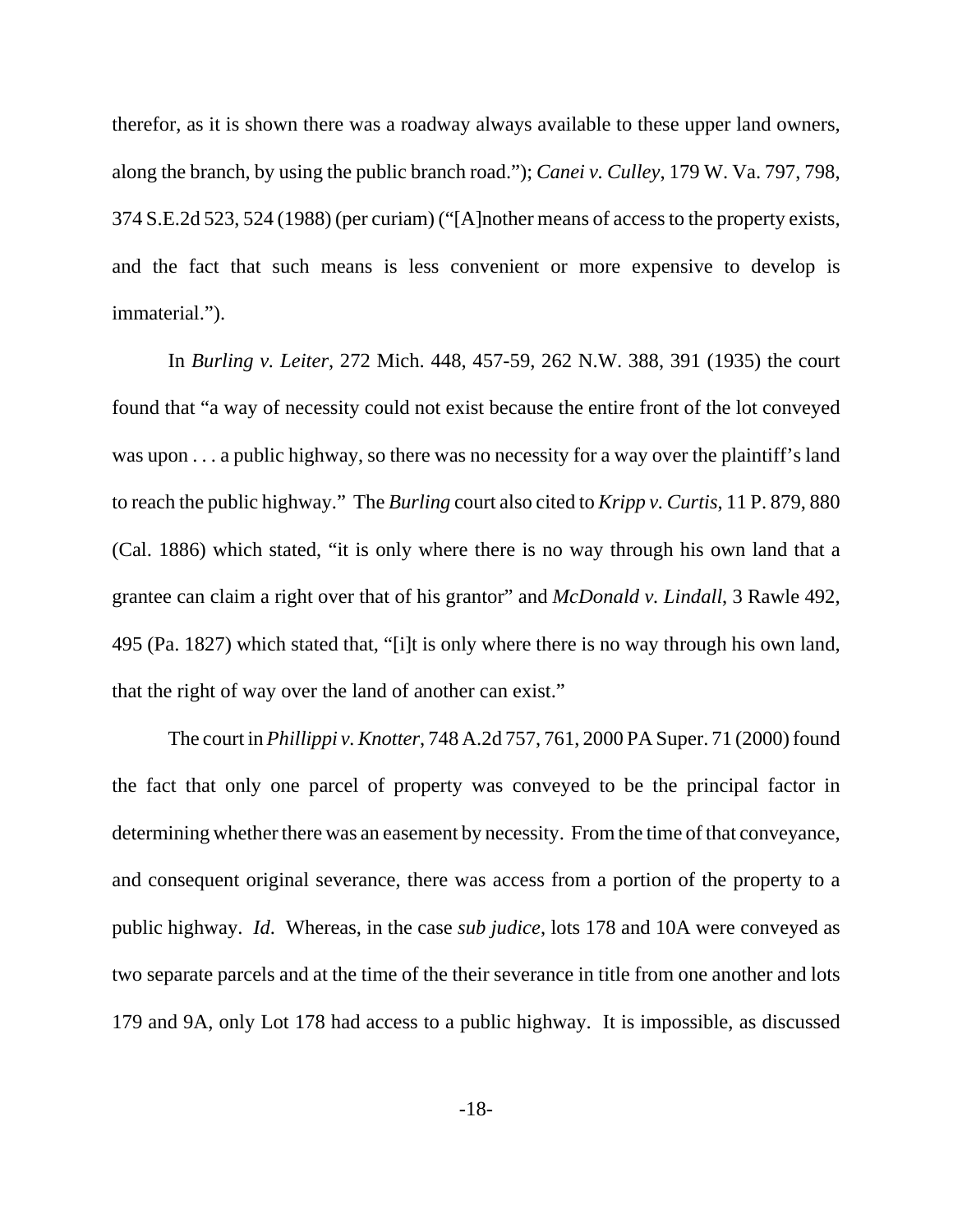*supra*, for MDR to access Lot 10A over the geometric point at which it meets Lot 178 without crossing over one, or both, of Ms. Stansbury's lots.

An easement by necessity exists over Ms. Stansbury's property, lots 179 or 9A, or both, in order to facilitate access for MDR to Lot 10A. This easement meets the requirements addressed *supra*: (1) there was initial unity of title of lots 178, 179, 9A, and 10A; (2) unity of title was severed by conveyance of the lots when Ms. Stansbury and her brother transferred their interests as tenants in common to each other; and (3) the easement was necessary, at the time of the severance of title, in order for Ms. Stansbury's brother to be able to access Lot 10A and exists today.

# **C. Easement by necessity to property accessible by navigable water.**

Ms. Stansbury argues that Lot 10A is accessible via the navigable water of the channel as well as the Chesapeake Bay and therefore, is not landlocked and an easement by necessity is not required to access the property. Ms. Stansbury also states that the limited purposes, pursuant to the Conservation Easement, for which Lot 10A may be utilized, renders access via navigable water sufficient for the ordinary use of the property. We discussed the impact of the Conservation Easement upon the ordinary use of Lot 10A *supra* and thus, will only address the effect of access by navigable water upon the establishment of an easement by necessity.

This Court directly addressed the impact of access to navigable water for property in the context of easements by necessity in *Hancock*. Prior to *Hancock*, this Court in *Woelfel*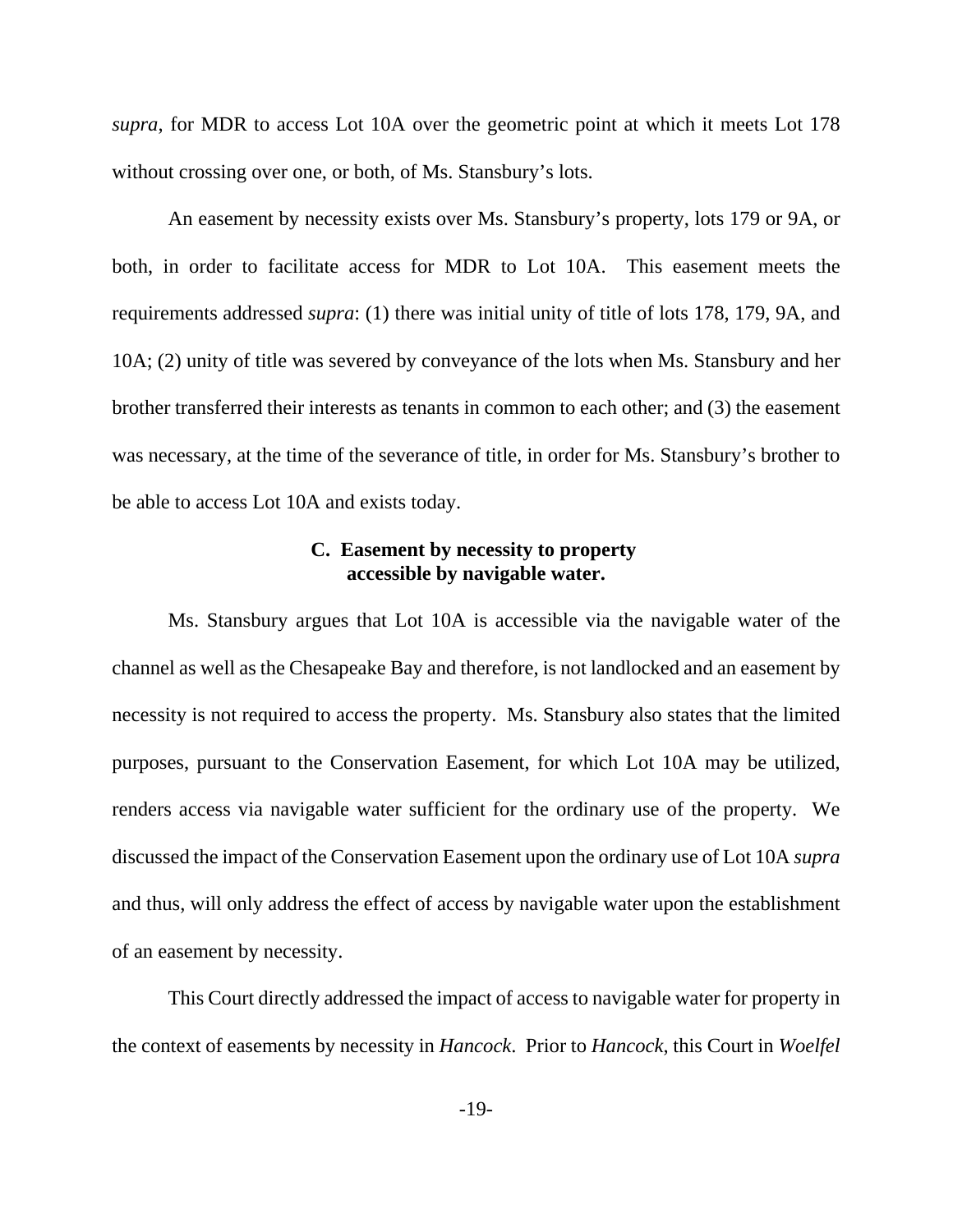*v. Tyng*, 221 Md. 539, 544, 158 A.2d 311, 313 (1960) had stated that "it has been held in some cases that a way of necessity cannot be implied over contiguous lands of a grantor, where there is access over navigable waters." Addressing *Woelfel*, Judge Marbury, writing for the *Hancock* Court, opined:

"The more modern view, for sound reasons of social policy, is that a way of necessity may exist over the land of the grantor even though the grantee's land borders on a waterway, if the water route is not available or suitable to meet the requirements of the uses to which the property would reasonably be put."

*Id*. 236 Md. at 103, 202 A.2d at 602. In the case *sub judice* the ordinary and reasonable use

of Lot 10A is access to the pier extending into the Chesapeake Bay.

We concur with the Court of Special Appeals' holding, in which the court stated:

"We hold, based on the circuit court's findings that the only access to Lot 10A by the owners of Lot 178 is 'by small boat or walking through the channel at low tide' and 'that a pedestrian walkway is necessary for the reasonable use and enjoyment of [MDR's] riparian rights in the Chesapeake Bay,' that MDR is entitled to an easement by necessity over Ms. Stansbury's submerged property in order to access Lot 10A."<sup>11</sup>

*Stansbury*, 161 Md. App. at 617, 871 A.2d at 625. Whether the use of the pier is for docking a boat, fishing, crabbing or simply enjoying the scenery is not dispositive of the issue. What is dispositive is that access via water is not suitable access to Lot 10A. The easement by necessity being sought is a footbridge. A footbridge constitutes a minimum

 $11$  Walking through the channel would also encroach on Ms. Stansbury's land at the same geometric point where the four lots meet. Additionally, depending upon bottom conditions (in the photographs it appears to be all mud) and weather conditions in the winter, walking could be extremely difficult.